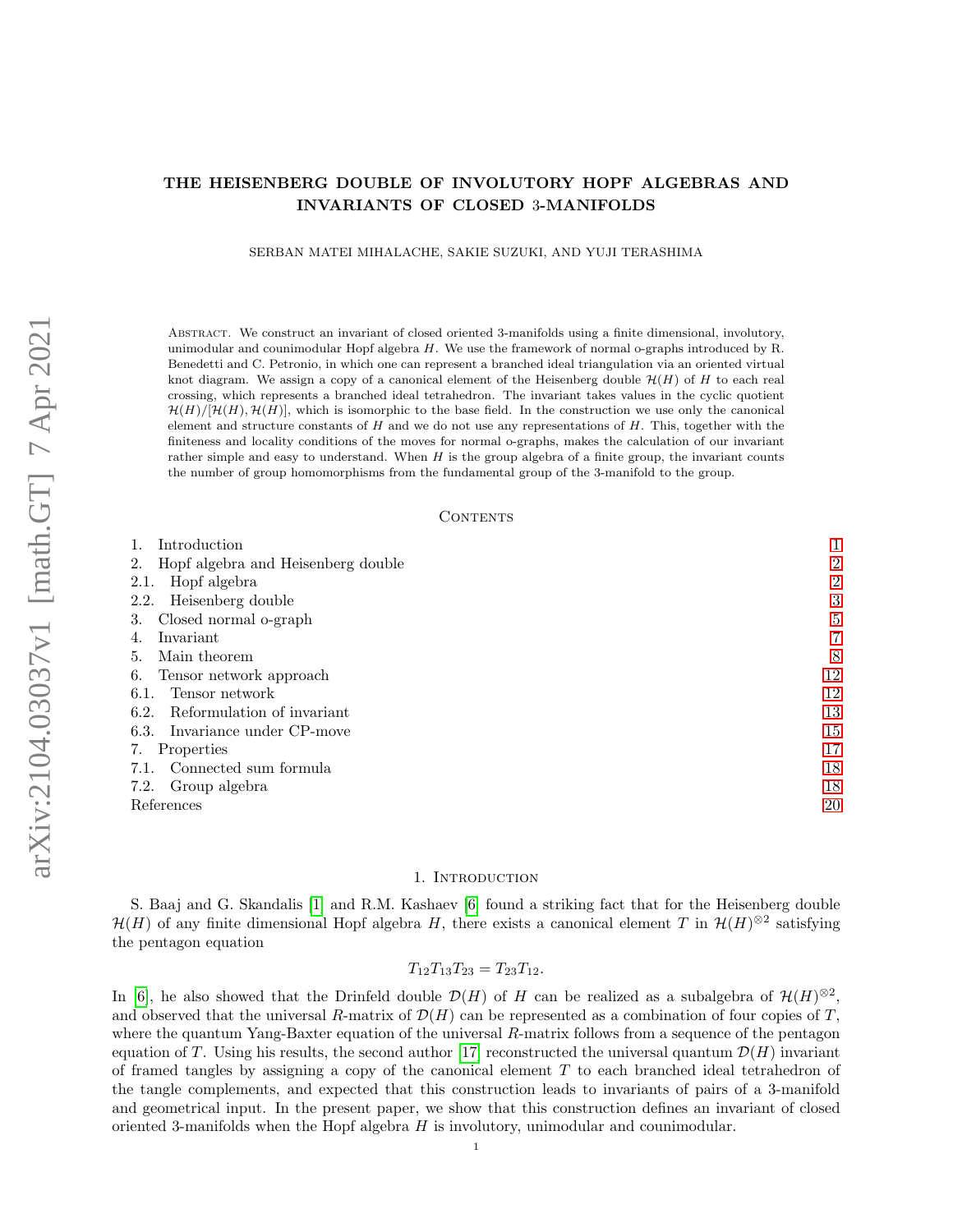In the formulation of our invariant, we use a diagrammatic representation of closed oriented 3-manifolds introduced by R. Benedetti and C. Petronio [\[2\]](#page-19-4). Their diagrams, which are called closed normal o-graphs, are oriented virtual knot diagrams satisfying certain conditions. They showed that homeomorphism classes of closed oriented 3-manifolds are identified with equivalence classes of closed normal o-graphs up to certain moves. A crossing of a closed normal o-graph represents a branched ideal tetrahedron in the corresponding 3-manifold, and the orientation of the strand specifies a way to extend these local branching structures to a global one. Our invariant is obtained by assigning a copy of canonical element  $T$  (or its inverse) to each crossing of closed normal o-graphs, and by reading them along the strands. The invariant takes values in the cyclic quotient  $\mathcal{H}(H)/[\mathcal{H}(H), \mathcal{H}(H)]$ , which is isomorphic to the base field through the character of the Fock space representation.

The proof of the invariance will be performed by checking the invariance under each move for normal o-graphs. There are two important types: the MP-moves and the CP-move. An MP-move represents a Pachner move equipped with a branching structure, which corresponds to a modified pentagon equation in the level of the invariant. Here, the modification is related to the antipode of  $H$ , and we need to assume that the antipode is involutive. Up to the MP-moves (and the 0-2 move), a closed normal o-graph represents a closed oriented 3-manifold with a combing. The CP-move is a special move for branched triangulations, which changes the combing. The invariance under the CP-move will be shown using tensor networks, where we need to assume that  $H$  is in addition both unimodular and counimodular. Using tensor networks we will also show a connected sum formula of the invariant.

There are several invariants based on triangulations and involutory Hopf algebras [\[3,](#page-19-5) [12,](#page-19-6) [18\]](#page-19-7). Our invariant uses only the canonical element and the structure constants of Hopf algebras and does not use any representations, and thus the construction is rather simple. Furthermore, the moves for closed normal ographs are local and finite, unlike handle slide moves in the Kirby calculus for link surgery presentations of 3-manifolds, and each of these finite moves corresponds to an algebraic equation nicely, like the MP-moves and the pentagon equation. Thus the proof of the invariance is also rather easy to understand.

The main example of finite dimensional, involutory, unimodular and counimodular Hopf algebras is the group algebra  $\mathbb{C}[G]$  of a finite group G. We show that in this case the invariant is same as the number of homomorphisms from the fundamental group of the 3-manifold to G. There are several other examples of Hopf algebras which would be interesting to be used. The restricted enveloping algebras of restricted Lie algebras [\[5\]](#page-19-8) are finite dimensional involutory Hopf algebras. In [\[15\]](#page-19-9), S. Majid and A. Pachol classified Hopf algebras under dimension  $\leq 4$  over the field of characteristic 2. M. Kim [\[8\]](#page-19-10) also gave some examples of finite dimensional, involutory unimodular and counimodular (commutative and cocommutative) Hopf algebras which are not group algebras.

The rest of the paper is organized as follows. In Section [2,](#page-1-0) we discuss Hopf algebras and the Heisenberg double of them. In Section [3,](#page-4-0) following [\[2\]](#page-19-4), we explain how to represent closed oriented 3-manifolds in a combinatorial manner using closed normal o-graphs. In Section [4,](#page-6-0) we explain the construction of our invariant  $Z(M; \mathcal{H}(H)) = Z(\Gamma; \mathcal{H}(H))$  using the Heisenberg double  $\mathcal{H}(H)$  and a closed normal o-graph  $\Gamma$ which represents a 3-manifold  $M$ . The proof of the invariance will be given in two sections. In Section [5,](#page-7-0) we prove the invariance under all moves except for the CP-move. In Section [6,](#page-11-0) we reformulate our invariant using tensor networks, and by using them we prove the invariance under the CP-move. In Section [7,](#page-16-0) we show the connected sum formula, and study the case for the group algebra  $\mathbb{C}[G]$  of a finite group G.

Acknowledgments. We would like to thank S. Baseilhac, R. Benedetti, K. Hikami, M. Ishikawa, R.M. Kashaev, A. Kato, Y. Koda, T.T.Q. Lê for valuable discussions. This work is partially supported by JSPS KAKENHI Grant Number JP17K05243, JP19K14523, and by JST CREST Grant Number JPMJCR14D6.

# 2. Hopf algebra and Heisenberg double

<span id="page-1-0"></span>In this section, we quickly review the definition and some properties of the Heisenberg double of Hopf algebras.

# <span id="page-1-1"></span>2.1. **Hopf algebra.** A *Hopf algebra H* over a field  $\mathbb{K}$  is a vector space equipped with five linear maps

 $M: H \otimes H \to H$ , 1:  $\mathbb{K} \to H$ ,  $\Delta: H \to H \otimes H$ ,  $\epsilon: H \to \mathbb{K}$ ,  $S: H \to H$ ,

called multiplication, unit, comultiplication, counit and antipode respectively, satisfying the standard axioms of Hopf algebras. When the antipode is involutive, i.e.,  $S^2 = id_H$ , we call H *involutory*. Throughout the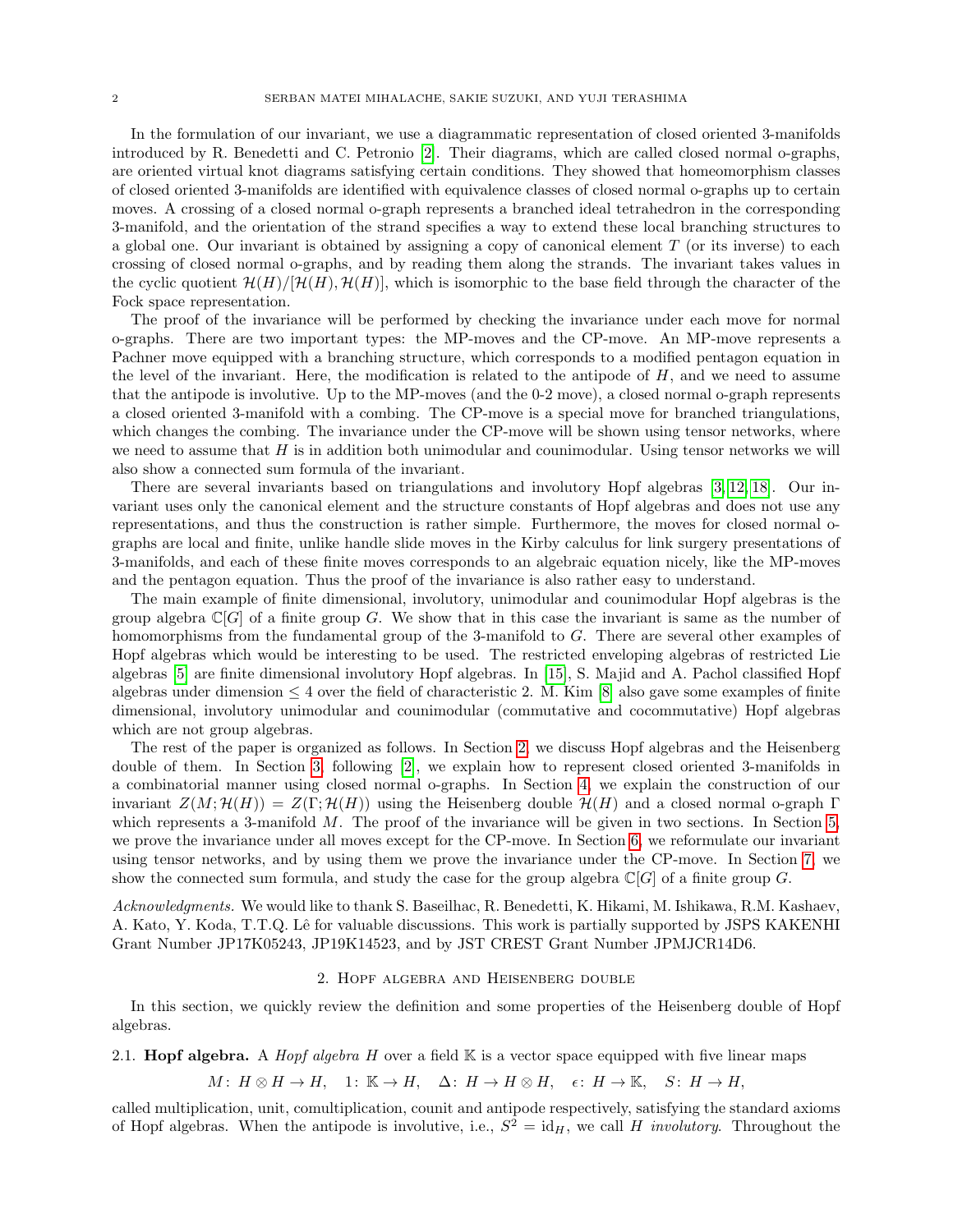paper, H will denote a finite dimensional Hopf algebra and  $H^*$  will denote the *dual Hopf algebra* of H. We will also use the Sweedler notation  $\Delta(x) = x_{(1)} \otimes x_{(2)}$  for  $x \in H$ .

Recall that a *right integral* of a Hopf algebra H is an element  $\mu_R \in H^*$  satisfying  $\mu_R \cdot f = \mu_R f(1)$  for every  $f \in H^*$ . A left integral is defined similarly. Since H is finite dimensional, a left (resp. right) integral of the dual Hopf algebra  $H^*$  is an element of H and is called a *left (resp. right) cointegral* of H. It is well known that for a finite dimensional Hopf algebra, an integral always exists and is unique up to scalar multiplication. We say H is unimodular when the left cointegrals are also right cointegrals, and *counimodular* when the left integrals are also the right integrals. For more details on Hopf algebras and its integrals, see [\[12,](#page-19-6) [16\]](#page-19-11).

<span id="page-2-0"></span>2.2. Heisenberg double. We use the left action of H on  $H^*$  defined by  $(a \to f)(x) := f(xa)$ , for  $a, x \in H$ and  $f \in H^*$ . The Heisenberg double

<span id="page-2-1"></span>
$$
\mathcal{H}(H)=H^*\otimes H
$$

of a Hopf algebra H is a K-algebra with unit  $\epsilon \otimes 1$  and multiplication given by

$$
(f \otimes a) \cdot (g \otimes b) = f \cdot (a_{(1)} \rightarrow g) \otimes a_{(2)}b,
$$

for  $a, b \in H$  and  $f, g \in H^*$ .

Let  $\{e_i\}$  be the basis of H and  $\{e^i\}$  its dual basis. Then the canonical element is given by

$$
T = \sum_{i} (\epsilon \otimes e_i) \otimes (e^i \otimes 1) \quad \in \mathcal{H}(H)^{\otimes 2}
$$
 (2.1)

and its inverse by

$$
\overline{T} = \sum_{i} (\epsilon \otimes S(e_i)) \otimes (e^i \otimes 1) \quad \in \mathcal{H}(H)^{\otimes 2}.
$$
 (2.2)

In the case of the Drinfeld double  $\mathcal{D}(H)$  of H, the canonical element satisfies the quantum Yang-Baxter equation, which in turn produces invariants of links and 3-manifolds [\[4,](#page-19-12) [7\]](#page-19-13). One important feature of the Heisenberg double which plays a central role in our construction of invariants is that the canonical element satisfies the pentagon equation.

**Proposition 2.1.** ([\[1,](#page-19-1)6]) The pentagon equation

<span id="page-2-3"></span><span id="page-2-2"></span>
$$
T_{12}T_{13}T_{23} = T_{23}T_{12} \tag{2.3}
$$

holds in  $\mathcal{H}(H)^{\otimes 3}$ .

Proof. Note that

$$
T_{12}T_{13}T_{23} = \sum_{i,j,k} (\epsilon \otimes e_i)(\epsilon \otimes e_j) \otimes (e^i \otimes 1)(\epsilon \otimes e_k) \otimes (e^j \otimes 1)(e^k \otimes 1)
$$
  
\n
$$
= \sum_{i,j,k} (\epsilon \otimes e_i e_j) \otimes (e^i \otimes e_k) \otimes (e^j e^k \otimes 1) \quad \in \epsilon \otimes (H \otimes H^*)^{\otimes 2} \otimes 1,
$$
  
\n
$$
T_{23}T_{12} = \sum_{i,j} (\epsilon \otimes e_j) \otimes (\epsilon \otimes e_i)(e^j \otimes 1) \otimes (e^i \otimes 1)
$$
  
\n
$$
= \sum_{i,j} (\epsilon \otimes e_j) \otimes (e_{i(1)} \rightarrow e^j \otimes e_{i(2)}) \otimes (e^i \otimes 1) \quad \in \epsilon \otimes (H \otimes H^*)^{\otimes 2} \otimes 1.
$$

Let us identify  $(H \otimes H^*)^{\otimes 2}$  with  $\text{End}(H \otimes H)$  through the map

$$
\iota\colon x\otimes f\otimes y\otimes g\mapsto (a\otimes b\mapsto f(a)x\otimes g(b)y),
$$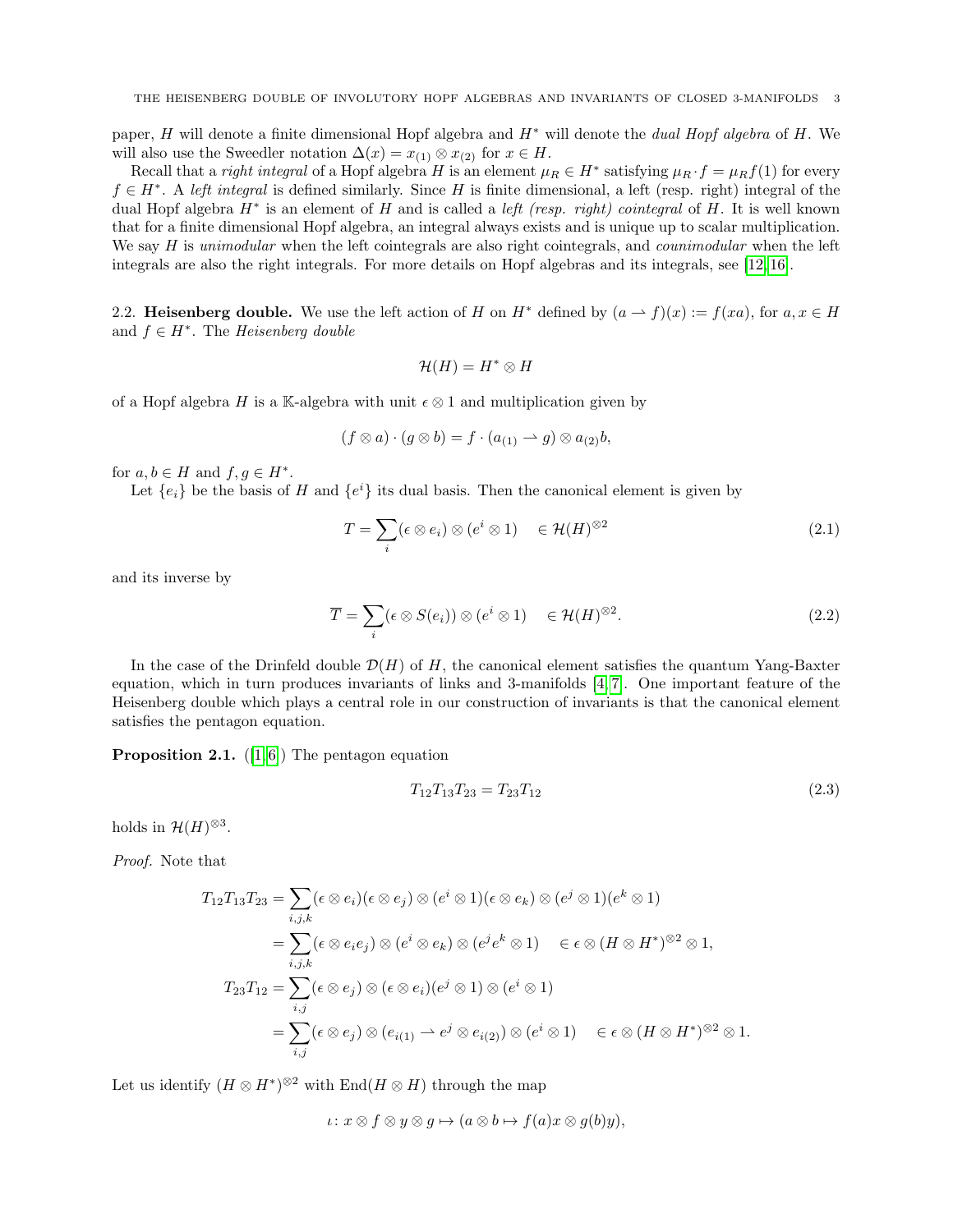for  $x, y, a, b \in H$  and  $f, g \in H^*$ . Then, after identifying between  $\epsilon \otimes (H \otimes H^*)^{\otimes 2} \otimes 1$  and  $(H \otimes H^*)^{\otimes 2}$ , we can see that the both elements  $T_{12}T_{13}T_{23}$  and  $T_{23}T_{12}$  are sent by  $\iota$  to the same element as follows.

$$
\iota(T_{12}T_{13}T_{23})(a \otimes b) = e^{i}(a)e_{i}e_{j} \otimes e^{j}e^{k}(b)e_{k}
$$
  
\n
$$
= ae_{j} \otimes e^{j}(b_{(1)})e^{k}(b_{(2)})e_{k}
$$
  
\n
$$
= ab_{(1)} \otimes b_{(2)},
$$
  
\n
$$
\iota(T_{23}T_{12})(a \otimes b) = e_{j}(e_{i(1)} \rightarrow e^{j})(a) \otimes e^{i}(b)e_{i(2)}
$$
  
\n
$$
= e_{j}e^{j}(ae_{i(1)}) \otimes e^{i}(b)e_{i(2)}
$$
  
\n
$$
= ae_{i(1)} \otimes e^{i}(b)e_{i(2)}
$$
  
\n
$$
= ab_{(1)} \otimes b_{(2)}.
$$

Thus we have the assertion.  $\Box$ 

The Heisenberg double  $\mathcal{H}(H)$  has a canonical module  $F(H^*) = H^*$ , which we call the Fock space, with the action  $\phi : \mathcal{H}(H) \to \text{End}(H^*)$  given by

$$
\phi(f \otimes a)(g) = (f \otimes a) \triangleright g := f \cdot (a \rightarrow g) \tag{2.4}
$$

for  $(f \otimes a) \in \mathcal{H}(H)$  and  $g \in H^*$ . Let  $\chi_{Fock}$  be the character associated to the Fock space. For a K-algebra A, let [A, A] be the subspace spanned by  $\{xy - yx \mid x, y \in A\}$  over K. We are interested in the quotient space  $\mathcal{H}(H)/[\mathcal{H}(H), \mathcal{H}(H)]$  since this is the space where the invariant takes values in.

<span id="page-3-0"></span>Proposition 2.2. The character of the Fock space

$$
\chi_{Fock}: \mathcal{H}(H)\bigg/[\mathcal{H}(H),\mathcal{H}(H)] \to \mathbb{K}
$$

is an isomorphism between vector spaces.

*Proof.* In [\[14,](#page-19-14) Proposition 6.1] it was shown that for  $F \in End(H^*)$ , the element

$$
\sum_{i,j} F(e^i) e^j \otimes S^{-1}(e_j) e_i \in \mathcal{H}(H)
$$

is in the preimage of F by  $\phi$ , i.e., for any  $g \in H^*$  we have,

$$
\sum_{i,j} \phi(F(e^i)e^j \otimes S^{-1}(e_j)e_i)(g) = \sum_{i,j} F(e^i)e^j \cdot (S^{-1}(e_j)e_i \to g)
$$
  
= 
$$
\sum_{i,j} g_{(3)}(e_i) \cdot F(e^i) \cdot g_{(2)}(S^{-1}(e_j))e^j \cdot g_{(1)}
$$
  
= 
$$
F(g_{(3)}) \cdot S^{-1}(g_{(2)}) \cdot g_{(1)}
$$
  
= 
$$
F(g_{(2)})\epsilon(g_{(1)})
$$
  
= 
$$
F(g).
$$

Since  $\dim \mathcal{H}(H) = \dim \text{End}(H^*)$ , it follows that  $\phi$  is bijective, hence  $\phi$  is an algebra isomorphism.

Note that  $\text{End}(H^*)$  is a matrix algebra, thus the canonical trace

$$
\mathrm{tr}\colon \operatorname{End}(H^\ast)\Big/[\operatorname{End}(H^\ast),\operatorname{End}(H^\ast)]\to \mathbb{K}
$$

is also an isomorphism. Thus we have the assertion.

When the antipode S is involutive,  $\chi_{Fock}$  can be given in terms of integrals. Let  $\mu_R \in H^*$  and  $e_L \in H$ be a right integral and a left cointegral satisfying  $\mu_R(e_L) = 1$ .

<span id="page-3-1"></span>**Proposition 2.3.** For an involutory Hopf algebra  $H$ , we have

$$
\chi_{Fock}(f\otimes a)=f(e_L)\mu_R(a)
$$

for  $f \otimes a \in \mathcal{H}(H)$ .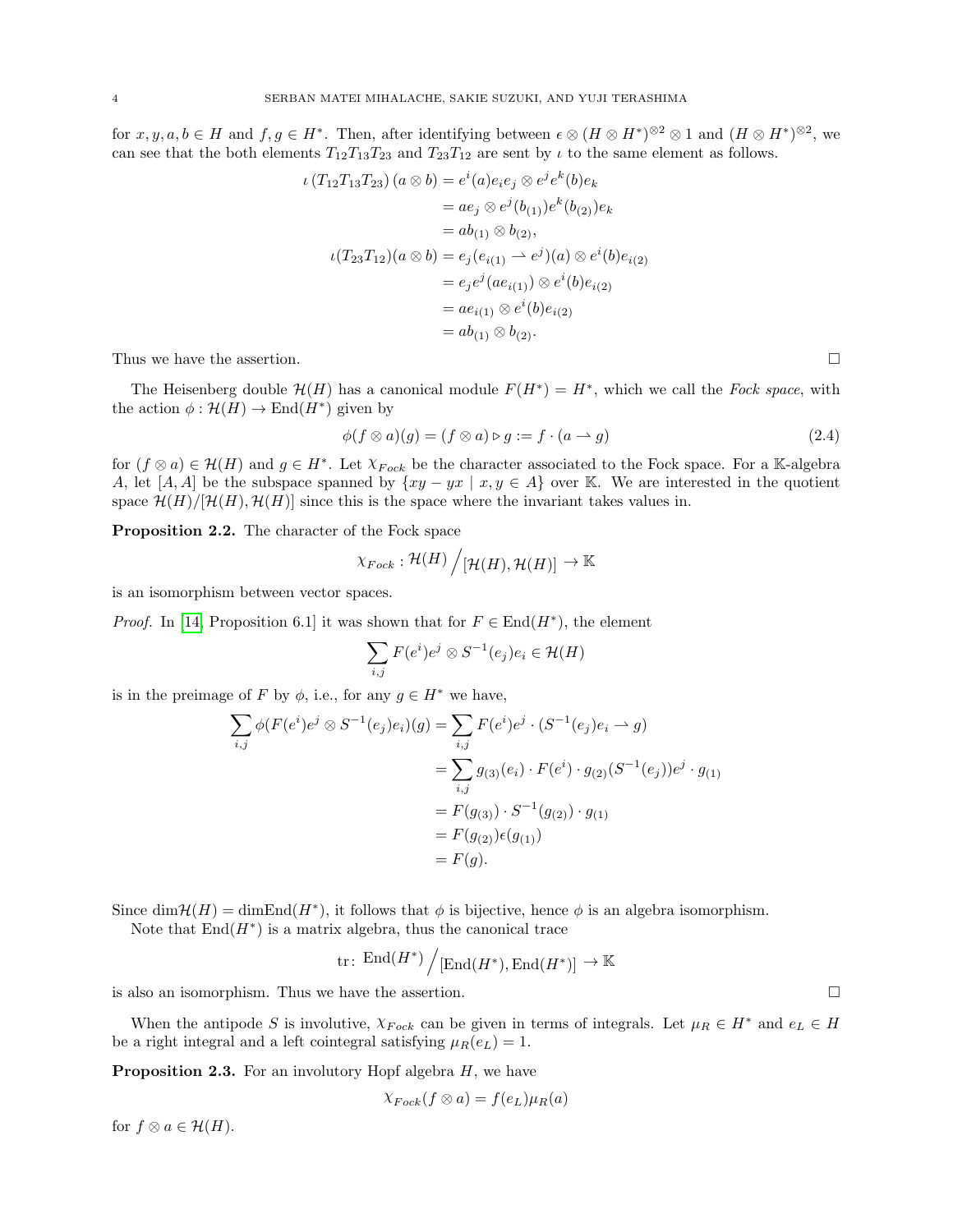*Proof.* For  $F \in \text{End}(H^*)$ , the trace map is given (cf. [\[16,](#page-19-11) Chap. 10]) by

$$
\operatorname{tr}(F) = \langle e_L, F(\mu_{R(2)})S(\mu_{R(1)})\rangle.
$$

Thus we have

$$
\chi_{Fock}(f \otimes a) = \langle e_L, f(a \rightarrow \mu_{R(2)})S(\mu_{R(1)}) \rangle
$$
  
=  $\langle e_L, \mu_{R(3)}(a)f \cdot \mu_{R(2)} \cdot S(\mu_{R(1)}) \rangle$   
=  $f(e_L)\mu_R(a)$ .

The third equality follows from the fact that  $x_{(2)}S(x_{(1)}) = \epsilon(x)1$  for an involutory Hopf algebra.

### 3. Closed normal o-graph

<span id="page-4-0"></span>In order to define an invariant, we first recall the method introduced in [\[2\]](#page-19-4) by R. Benedetti and C. Petronio to represent closed oriented 3-manifolds in a combinatorial manner. This method is based on the theory of branched spines, which are the dual of branched ideal triangulations.

<span id="page-4-2"></span>**Definition 3.1** ([\[2\]](#page-19-4)). A closed normal o-graph is an oriented virtual knot diagram, i.e., a finite connected 4-valent graph  $\Gamma$  immersed in  $\mathbb{R}^2$  with the following conditions:

- N1: At each vertex, a sign + or  $-$  is indicated, which is represented by the over-under notation as in Figure [3.1,](#page-4-1)
- N2: Each edge has an orientation such that it matches among two edges which are opposite to each other at a vertex,
- C1: If one removes the vertices and joins the edges which are opposite to each other, the result is a unique oriented circuit,

satisfying the following additional conditions:

- **C2:** The trivalent graph obtained from  $\Gamma$  by the rules of [\[2\]](#page-19-4), page 7. Figure 1.2. is connected,
- C3: Consider the disjoint union of oriented circuits obtained from  $\Gamma$  by the rules of [\[2\]](#page-19-4), page 7. Figure 1.3. Then the number of these circuits is exactly one more than the number of vertices of Γ.

Let  $\mathcal G$  be the set of closed normal o-graphs and  $\mathcal M$  the set of oriented closed 3-manifolds up to orientation preserving homeomorphisms. Given a closed normal o-graph  $\Gamma \in \mathcal{G}$ , one can canonically construct a 3manifold  $\Phi(\Gamma) \in \mathcal{M}$  as follows. We fix an orientation of  $\mathbb{R}^3$  and place a closed normal o-graph on  $\mathbb{R}^2 \subset \mathbb{R}^3$ . Then we replace each of its vertices with a tetrahedron (with the orientation given by  $\mathbb{R}^3$ ), and glue the faces of the ideal tetrahedra. The way to glue the faces of ideal tetrahedra is specified by the order of vertices of ideal tetrahedra defined as in Figure [3.2,](#page-5-0) i.e., we glue faces by the orientation reversing map which preserves the order of vertices. Conditions on closed normal o-graphs ensure that the result is an ideally triangulated 3-manifolds with  $S^2$  boundary. Then, after we cap the boundary, the result defines an element  $\Phi(\Gamma) \in \mathcal{M}$ . Here, for the geometrical meaning of the order of the vertices of ideal tetrahedra, see Remark [3.1,](#page-6-1) where the meaning of the technical conditions C1 C2 and C3 are also explained. We denote the construction map obtained in the above way by  $\Phi: \mathcal{G} \to \mathcal{M}$ .

The map  $\Phi$  is not one to one, and in order to make it so, we need the following local moves of the diagrams.

- 1: Planer isotopy of the diagram and the *Reidemeister type moves* described in Figure [3.3.](#page-5-1)
- 2: The  $0.2$  move and the MP-moves described in Figure [3.4](#page-5-2) and Figure [3.5,](#page-5-3) respectively.
- 3: The CP-move in Figure [3.6.](#page-5-4)



<span id="page-4-1"></span>FIGURE 3.1.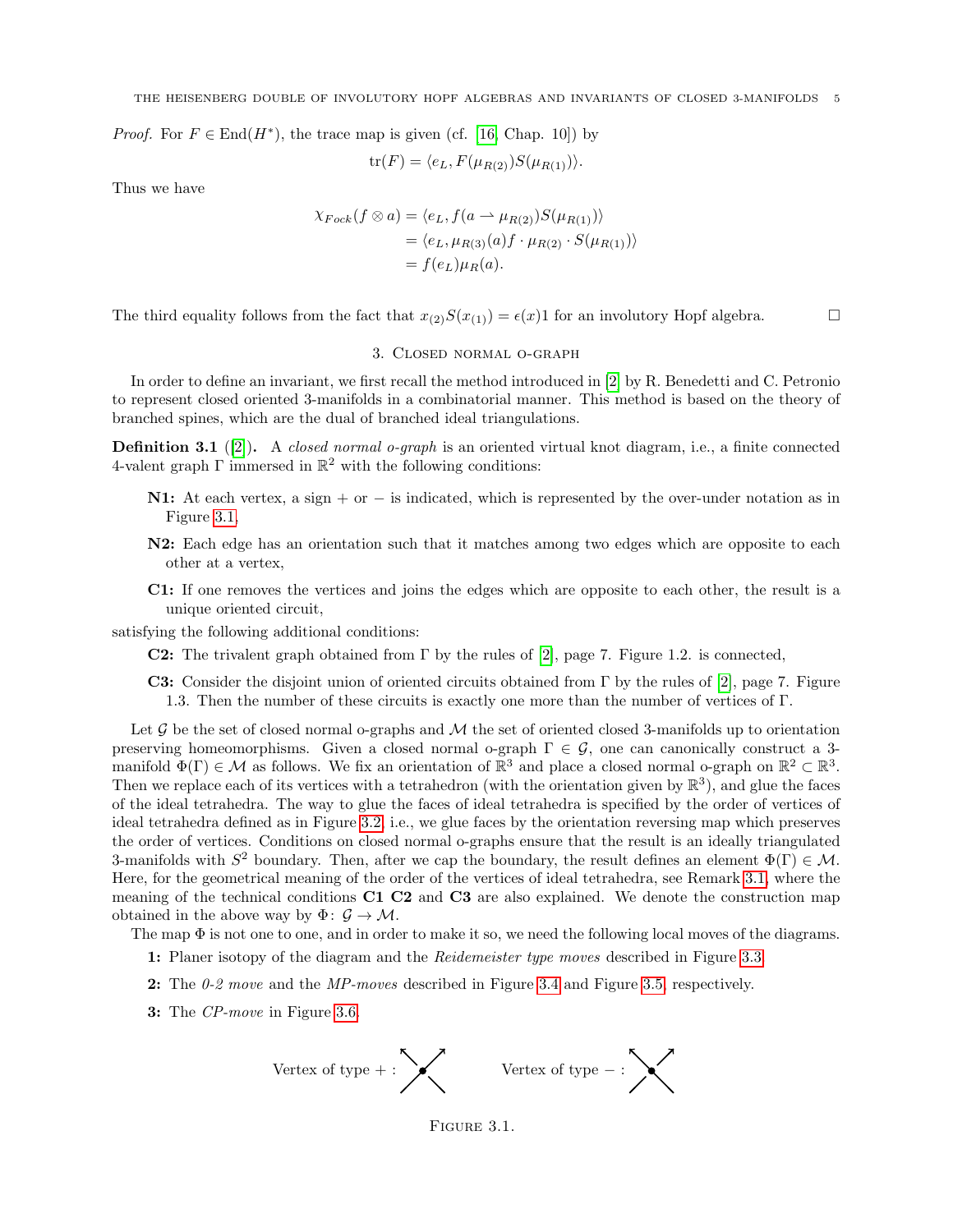

<span id="page-5-0"></span>

FIGURE 3.2.



FIGURE 3.3. The Reidemeister type moves.

<span id="page-5-3"></span><span id="page-5-2"></span><span id="page-5-1"></span>Figure 3.4. The 0-2 move.



Figure 3.5. The MP-moves. The orientation of each non-oriented edge in the figure is arbitrarily if it matches before and after the move.



<span id="page-5-4"></span>Figure 3.6. The CP-move.

All of the above local moves preserve the axioms of closed normal o-graphs. We say that two closed normal o-graphs are equivalent if one can be obtained from the other by planer isotopy and finite sequence of moves defined above. Let us denote this equivalence relation by ∼. The following was proved in [\[2\]](#page-19-4).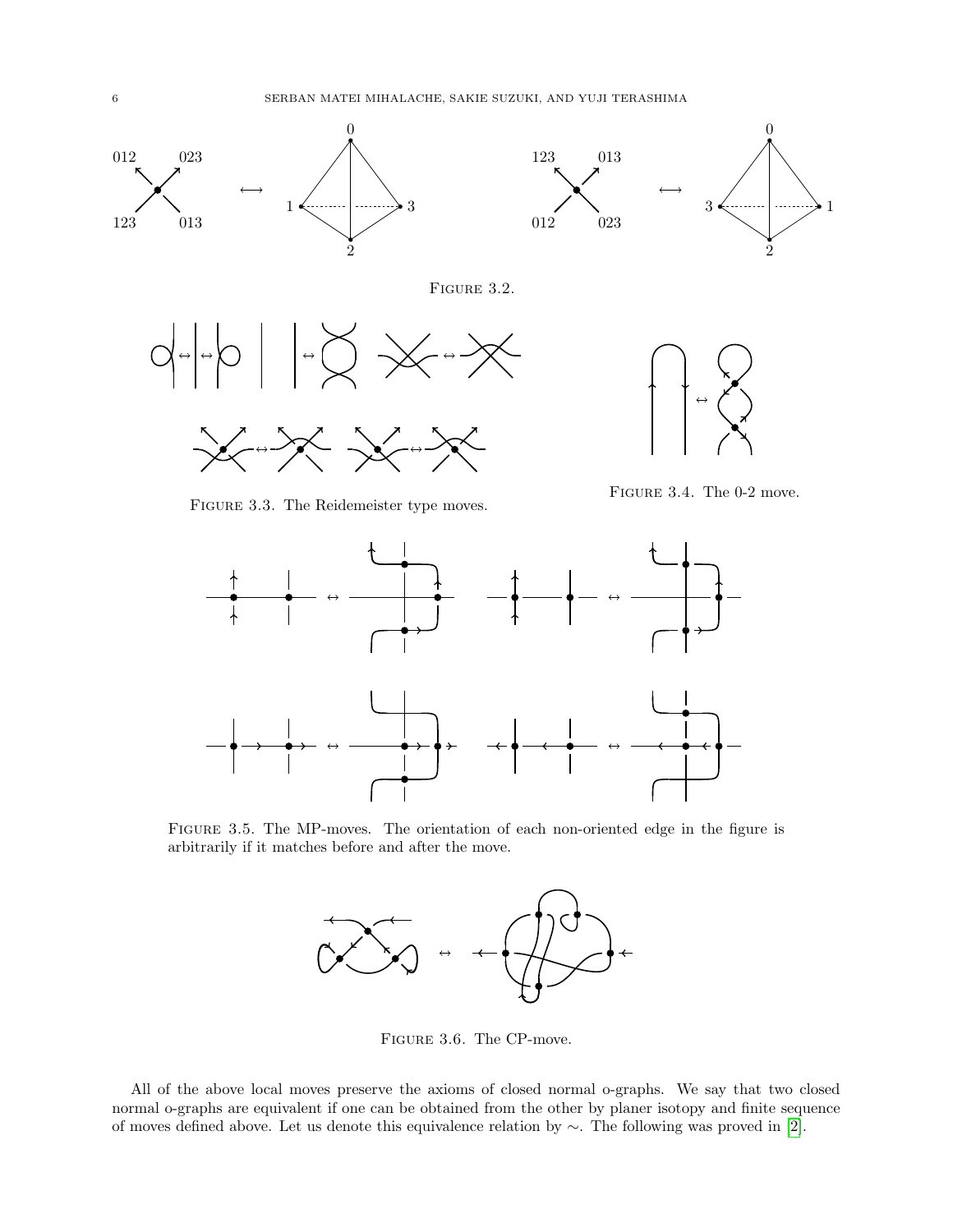

Figure 4.1.



<span id="page-6-5"></span><span id="page-6-4"></span><span id="page-6-3"></span>FIGURE 4.3.

Proposition 3.2. The map

<span id="page-6-2"></span>
$$
\Phi: \mathcal{G} /_{\sim} \to \mathcal{M} \tag{3.1}
$$

is well-defined and one to one.

**Example 3.3.** The closed normal o-graph of the lens space  $L(p, 1)$ ,  $p \ge 1$ , is given by the following graph with p vertices.



<span id="page-6-1"></span>Remark 3.1. We briefly remark on the geometrical meaning of the representation of 3-manifolds by closed normal o-graphs; see [\[2\]](#page-19-4) for more details. The order of vertices of ideal tetrahedra as in Figure [3.2](#page-5-0) specifies a branching structure for the ideal triangulation, which gives a combing, i.e., a non-vanishing vector field up to homotopy, to the underlying 3-manifold. The technical conditions C1, C2 and C3 ensure that the 3-manifold corresponding to a closed normal o-graph has a  $S<sup>2</sup>$  boundary with a nice branching structure, where the associated combing can be extended canonically to the closed 3-manifold after we cap  $B^3$  on the boundary. In this case, a closed normal o-graph up to the 0-2 move and the MP-moves represents a 3-manifolds with a combing. The CP-move in Figure [3.6](#page-5-4) changes the combing while preserving the underline 3-manifold, thus one gets the complete representation of  $\mathcal M$  as in Proposition [3.2.](#page-6-2) Here, the CP-move is an interpretation of the Pontryagin surgery in terms of branched standard spine; see [\[2,](#page-19-4) Chap. 6] for details.

#### 4. Invariant

<span id="page-6-0"></span>In this section, we define a scalar  $Z(\Gamma; \mathcal{H}(H))$  for a closed normal o-graph Γ. In the following section, we show that this scalar is an invariant of closed oriented 3-manifolds when the Hopf algebra is involutory, unimodular and counimodular.

Let A be a K-algebra. A-decorated diagram is an oriented closed curve immersed in  $\mathbb{R}^2$  with the finite number of dots each of which is labeled with an element of A. These dots are called beads. We shall consider the A-decorated diagram up to planer isotopy and moves in Figure [4.1](#page-6-3) and [4.2.](#page-6-4) We also allow the beads to slide along the curve.

We define the scalar  $Z(\Gamma; \mathcal{H}(H))$  as follows. Recall the definition of the canonical element T and its inverse T given in [\(2.1\)](#page-2-1) and [\(2.2\)](#page-2-2). Using the Sweedler notation, we write the canonical element as  $T = T_1 \otimes T_2 \in$  $\mathcal{H}(H)^{\otimes 2}$  and its inverse as  $\overline{T} = \overline{T}_1 \otimes \overline{T}_2 \in \mathcal{H}(H)^{\otimes 2}$ . Given a closed normal o-graph, we replace its vertices with the following diagram to get a  $\mathcal{H}(H)$ -colored diagram  $C_{\Gamma}$ .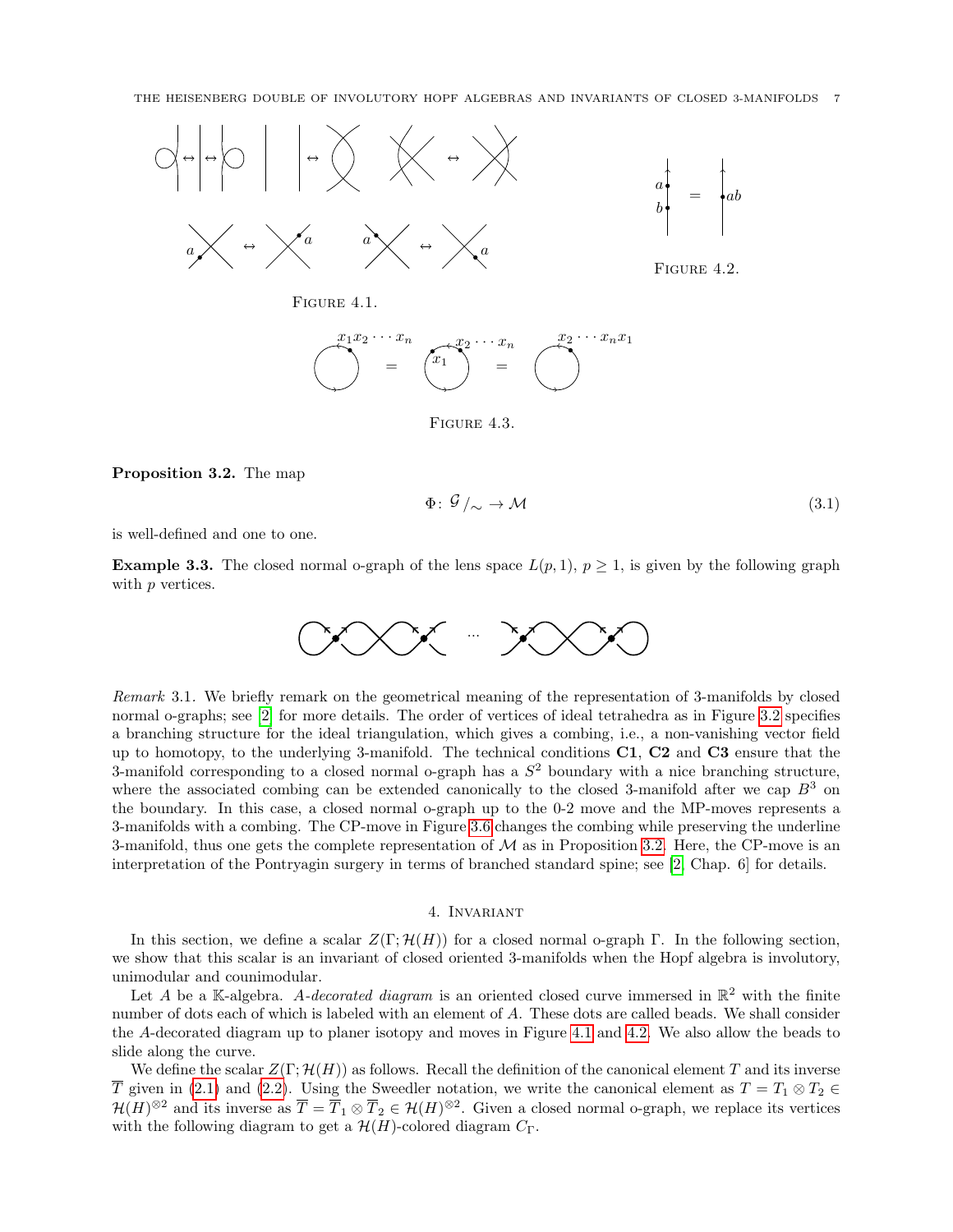

<span id="page-7-2"></span>Figure 4.4. How to associate beads to vertices.

Since closed normal o-graph satisfies axiom C1 in the definition [3.1,](#page-4-2) we can perform the moves in Figure 4.[1,](#page-6-3) [4](#page-6-4).2 and slide beads on  $C_{\Gamma}$  to get a closed circle with a bead  $J_{\Gamma}$  in  $\mathcal{H}(H)$ . Because one can permute the beads as in Figure [4.3,](#page-6-5)  $J_{\Gamma}$  is well-defined in the quotient space  $\mathcal{H}(H)/[\mathcal{H}(H), \mathcal{H}(H)]$ , which can be identified with  $\mathbb K$  by Proposition [2.2.](#page-3-0)

**Definition 4.1.**  $Z(\Gamma; \mathcal{H}(H)) := \chi_{Fock}(J_{\Gamma}).$ 

**Example 4.2.** The invariant of  $S^3 = L(1,1)$ :



Thus we have  $Z(S^3; \mathcal{H}(H)) = \chi_{Fock}(T_2T_1) = \sum_i \chi_{Fock}(e^i \otimes e_i)$ . By Proposition [2.3,](#page-3-1) we have

$$
Z(S3; \mathcal{H}(H)) = ei(eL)\muR(ei)
$$
  
=  $\muR(ei(eL)ei)$   
=  $\muR(eL)$   
= 1.

**Example 4.3.** The invariant of  $\mathbb{R}P^3 = L(2,1)$ :



Thus we have  $Z(\mathbb{R}P^3; \mathcal{H}(H)) = \chi_{Fock}(T_2T_1T_1'T_2') = \sum_{i=1}^n \chi_{Fock}(T_2T_1'T_2')$  $\sum_{i,j} \chi_{Fock}(e^i \cdot (e_{i(1)}e_{j(1)} \rightarrow e^j) \otimes e_{i(2)}e_{j(2)}) = \text{Tr}(S)$ , where S is the antipode.

## 5. Main theorem

<span id="page-7-0"></span>Recall from Section [2.1](#page-1-1) that a Hopf algebra H is called unimodular if the left cointegrals are also the right cointegrals, and counimodular if the left integrals are also the right integrals. We prove the following main theorem.

<span id="page-7-1"></span>**Theorem 5.1.** Let H be a finite dimensional involutory unimodular counimodular Hopf algebra over  $\mathbb{K}$ , and Γ a closed normal o-graph of a closed oriented 3-manifold M. Then,  $Z(\Gamma, \mathcal{H}(H))$  is an invariant of M.

According to Proposition [3.2,](#page-6-2) in order to prove that  $Z(\Gamma, \mathcal{H}(H))$  is an invariant, we need to show that  $Z(\Gamma, \mathcal{H}(H))$  is an invariant under planer isotopy and the local moves (the Reidemeister type moves, the 0-2 move, the MP-moves, and the CP-move) of closed normal o-graph described in Figures [3.3](#page-5-1) to [3.6.](#page-5-4) In [\[17\]](#page-19-3), it was essentially proved that the value  $Z(\Gamma, \mathcal{H}(H))$  is an invariant under planer isotopy, the Reidemeister type moves, the 0-2 move, and the MP-moves. Here the Reidemeister type moves are nothing but the *symmetry moves* in [\[17\]](#page-19-3), the 0-2 move is a special case of the *colored*  $(0,2)$  moves, and the MP-moves are obtained by the colored Pachner  $(2,3)$  moves and the colored  $(0,2)$  moves. Even so, since the frameworks are slightly different, we give another proof in this section. The invariance under the CP-move was not observed in [\[17\]](#page-19-3), and we give the proof in the following section, where we use a framework of tensor networks.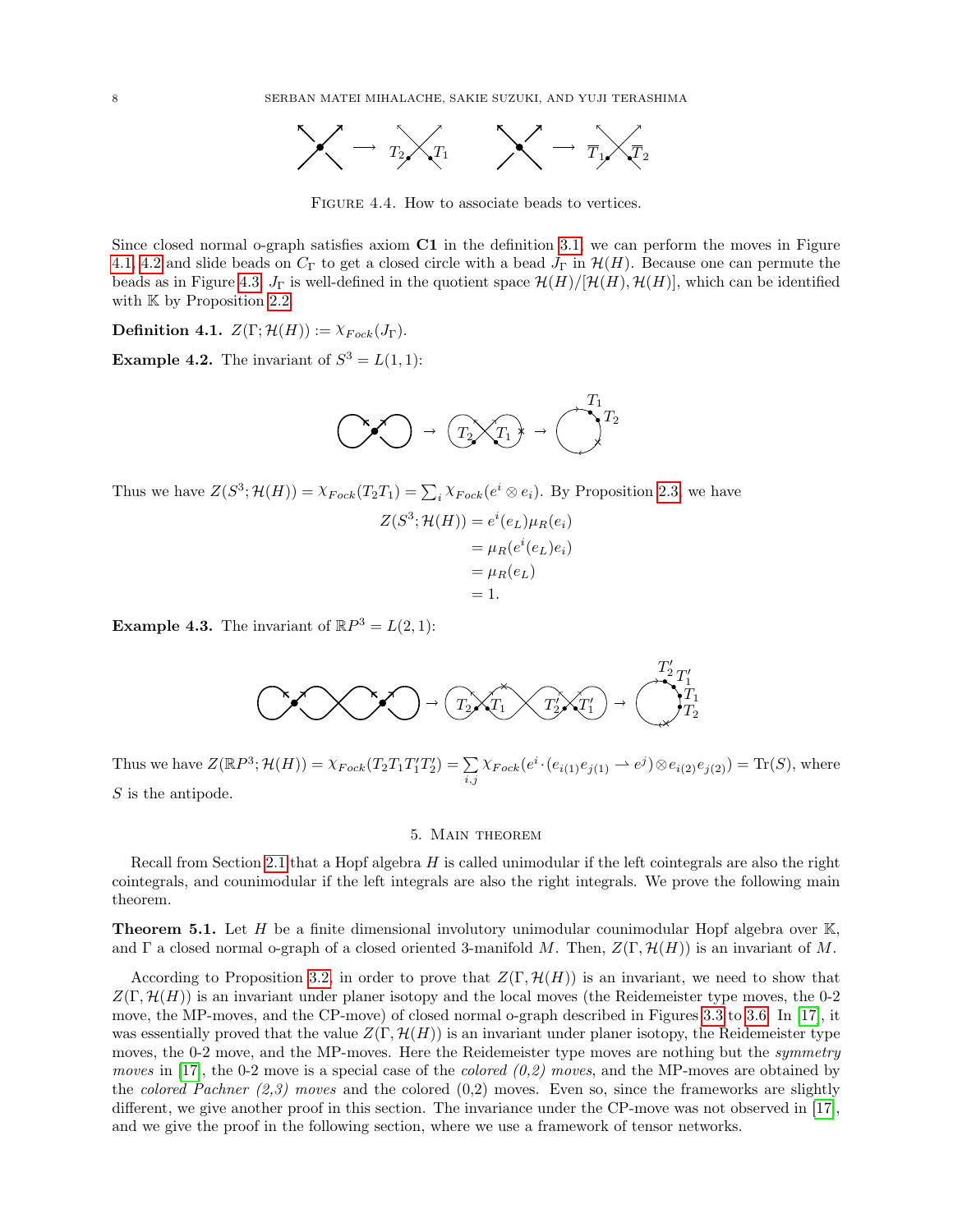*Proof of Theorem [5.1.](#page-7-1)* We prove that  $Z(\Gamma, \mathcal{H}(H))$  is an invariant under planer isotopy and the Reidemeister type moves, the 0-2 move, and the MP-moves. The proof of the invariance under the CP-moves will be shown in Section [6.](#page-11-0)

Invariance under planer isotopy and the Reidemeister type moves It is obvious from the construction that  $Z(\Gamma, \mathcal{H}(H))$  is an invariant under planer isotopy and the Reidemeister type moves described in the Figure [3.3.](#page-5-1)

Invariance under the 0-2 move. Let us calculate the local tensor associated to the right hand side of Figure [3.4.](#page-5-2)



Thus, we need to show that  $T_2 \overline{T}_2 \overline{T}_1 T_1 = \epsilon \otimes 1$ . Let  $T = \sum$  $\sum_{i} (\epsilon \otimes e_i) \otimes (e^i \otimes 1)$  and  $\overline{T} = \sum_{j}$  $\sum\limits_j (\epsilon\mathop{\otimes} S(e_j))\mathop{\otimes} (e^j\mathop{\otimes} 1).$ 

Then,

$$
T_2 \overline{T}_2 \overline{T}_1 T_1 = \sum_{i,j} (e^i \otimes 1)(e^j \otimes 1)(\epsilon \otimes S(e_j))(\epsilon \otimes e_i)
$$
\n(5.1)

<span id="page-8-0"></span>
$$
=\sum_{i,j}e^{i}e^{j}\otimes S(e_{j})e_{i}
$$
\n(5.2)

Identifying  $H^* \otimes H$  with End(H), [\(5.2\)](#page-8-0) becomes  $x \mapsto S(x_{(2)})x_{(1)}$ . Since S is assumed to be involutive, we have  $S(x_{(2)})x_{(1)} = \epsilon(x)1$ . Thus we have the assertion  $T_2\overline{T}_2\overline{T}_1T_1 = \epsilon \otimes 1$ .

Invariance under the MP moves. There are 16 MP moves. Let us write all the calculations down.



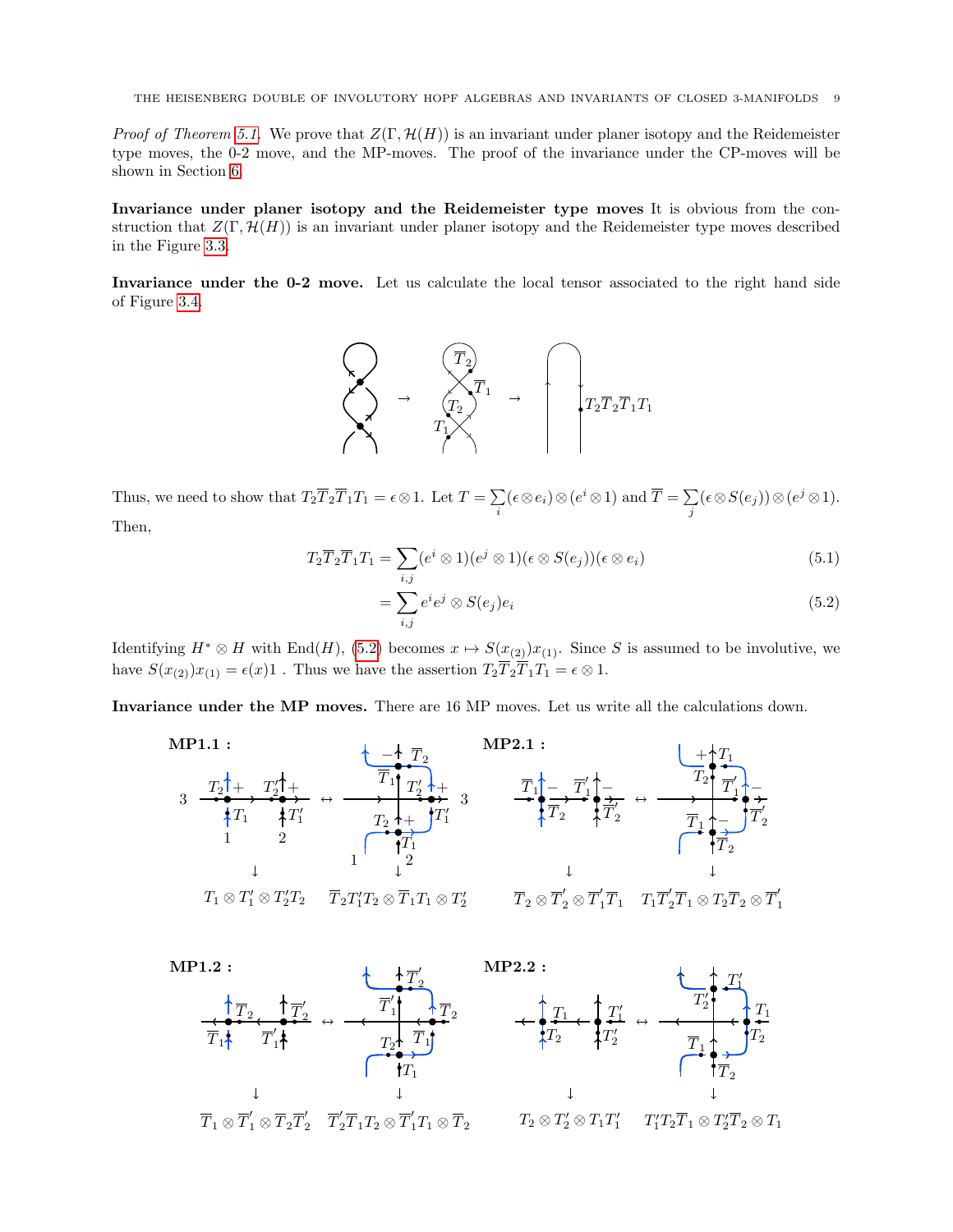

$$
T_1\otimes \overline{T}_1\otimes \overline{T}_2T_2 \quad T_2'T_1\overline{T}_2\otimes \overline{T}_1T_1'\otimes T_2
$$













$$
\overline{T}_2 \otimes T_1 \otimes T_2 \overline{T}_1 \qquad \overline{T}_2 T_2 \otimes T_1' T_1 \otimes \overline{T}_1 T_2'
$$



 $T_2 \otimes \overline{T}_1 \otimes T_1 \overline{T}_2 \quad \overline{T}_2' T_2 \otimes \overline{T}_1' \overline{T}_1 \otimes \overline{T}_2 T_1$ 







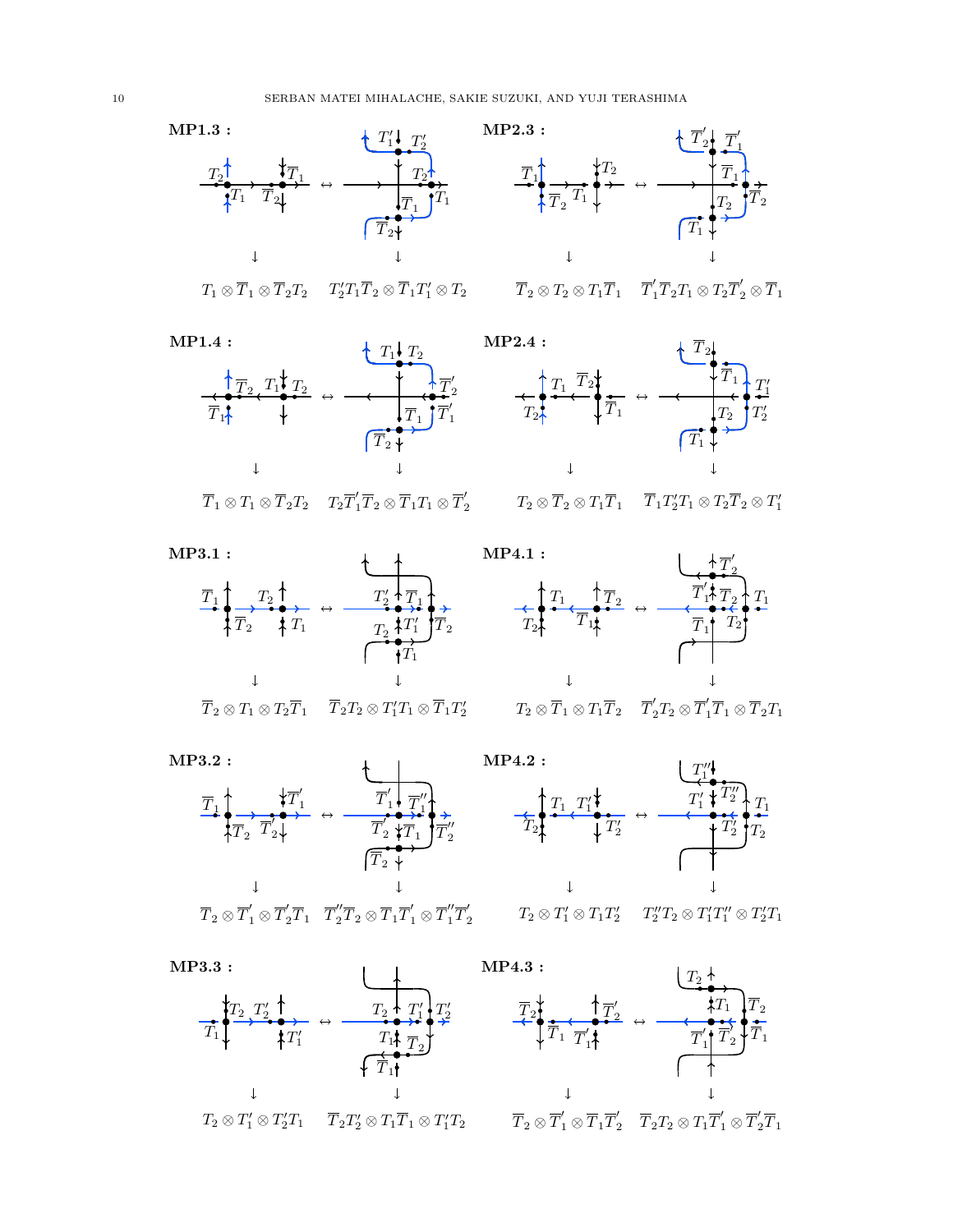

Namely, we need to check the following 16 equalities:

**MP1.1** :  $T_{23}T_{13} = \overline{T}_{21}T_{13}T_{21}$  **MP2.1** :  $\overline{T}_{32}\overline{T}_{31} = T_{12}\overline{T}_{31}\overline{T}_{12}$ **MP1.2** :  $\overline{T}_{13}\overline{T}_{23} = \overline{T}_{21}\overline{T}_{13}T_{21}$  **MP2.2** :  $T_{31}T_{32} = T_{12}T_{31}\overline{T}_{12}$ **MP1.3**:  $T_{23}T_{13} = T'_2T_1T_2 \otimes T_1T'_1$  $T_1' \otimes T_2$  MP2.3:  $T_{32}\overline{T}_{31} = \overline{T}_1' \overline{T}_2 T_1 \otimes T_2 \overline{T}_2' \otimes \overline{T}_1$  $\mathbf{MP1.4:} \quad \overline{T}_{13}T_{23} = T_2\overline{T}'_1\overline{T}_2 \otimes \overline{T}_1T_1 \otimes \overline{T}'_2$  $T_2$  MP2.4:  $T_{31}T_{32} = T_1T_2'T_1 \otimes T_2T_2 \otimes T_1'$ **MP3.1** :  $T_{23}\overline{T}_{31} = \overline{T}_{31}T_{23}T_{21}$  **MP4.1** :  $T_{31}\overline{T}_{23} = \overline{T}_{21}\overline{T}_{23}T_{31}$ **MP3.2** :  $\overline{T}_{23}\overline{T}_{31} = \overline{T}_{31}\overline{T}_{21}\overline{T}_{23}$  **MP4.2** :  $T_{31}T_{23} = T_{23}T_{21}T_{31}$ **MP3.3**:  $T_{23}T_{31} = T_2T_2' \otimes T_1T_1 \otimes T_1'$  $T_1^{\prime}T_2$  MP4.3:  $\overline{T}_{31}\overline{T}_{23} = \overline{T}_2T_2 \otimes T_1\overline{T}_1^{\prime} \otimes \overline{T}_2^{\prime}\overline{T}_1$ **MP3.4** :  $\overline{T}_{23}\overline{T}_{31} = T_{21}T_{31}\overline{T}_{23}$  **MP4.4** :  $\overline{T}_{31}T_{23} = T_{23}\overline{T}_{31}\overline{T}_{21}$ 

Let us see that each equation above is equivalent to the pentagon equation [\(2.3\)](#page-2-3). Define the map  $\tau_H$ :  $\mathcal{H}(H)^{\otimes 2} \to \mathcal{H}(H)^{\otimes 2}$  by  $\tau_{\mathcal{H}}(x \otimes y) = y \otimes x$  for  $x, y \in \mathcal{H}(H)$ . Then, for example, if we multiply  $T_{21}$  on **MP1.1** from left and then apply  $\tau_H \otimes id$ , one sees that the result is exactly the pentagon equation. Similarly, we can reduce MP1.2,MP2.1,MP2.2,MP3.1,MP3.2,MP3.4,MP4.1,MP4.2, and MP4.4 to the pentagon equation.

Let us see the other 6 equalities. Define the map  $S : \mathcal{H}(H) \to \mathcal{H}(H)$  by  $\mathcal{S}(f \otimes a) = S(f) \otimes S(x)$ , where S is the antipode of the Hopf algebra H. Then, for example, we can transform  $MP1.3$  into  $MP1.1$  by applying id  $\otimes$  S  $\otimes$  id to the both sides as follows.

$$
(\mathrm{id}\otimes\mathcal{S}\otimes\mathrm{id})(\overline{T}_{23}T_{13})=(\mathrm{id}\otimes\mathcal{S}\otimes\mathrm{id})(T_2'T_1\overline{T}_2\otimes\overline{T}_1T_1'\otimes T_2)
$$
  
\n
$$
\Leftrightarrow \sum_{i,j}(\epsilon\otimes e_j)\otimes(\epsilon\otimes S^2(e_i))\otimes(e^ie^j\otimes 1)=\sum_{i,j,k}(e^j(e_{(1)}\rightarrow e^k)\otimes e_{(2)})\otimes(\epsilon\otimes S(e_j)S^2(e_k))\otimes(e^i\otimes 1)
$$
  
\n
$$
\Leftrightarrow T_{23}T_{13}=\overline{T}_{21}T_{13}T_{21},
$$

where we used the involutivity of  $S$  for the last equivalence. Thus **MP1.3** is also equivalent to pentagon equation. We can show that MP1.4, MP2.3, MP2.4, MP3.3, MP4.3 are also equivalent to the pentagon equation in similar manners.

Since the pentagon equation holds in the Heisenberg double  $\mathcal{H}(H)$ , we conclude that Z is an invariant under the MP-moves.

Invariance under the CP-move. This will be proved in Proposition [6.6](#page-15-0) using tensor network.  $\Box$ 

*Remark* 5.1. The assumption of unimodularity and counimodularity of  $H$  will be used only for invariance of the CP-move. Involutivity was used for the 0-2 move and the MP-moves MP1.3, MP1.4, MP2.3, MP2.4, MP3.3 and MP4.3. The other 10 equalities for the MP-moves do not need any restriction on Hopf algebras to hold.

*Remark* 5.2. In [\[17,](#page-19-3) Theorem 5.1], there is an error; even for an involutory Hopf algebra,  $J$  is not an invariant under the colored Pachner (2,3) move in [\[17,](#page-19-3) Figure 16], which cannot be obtained by rotating the allowed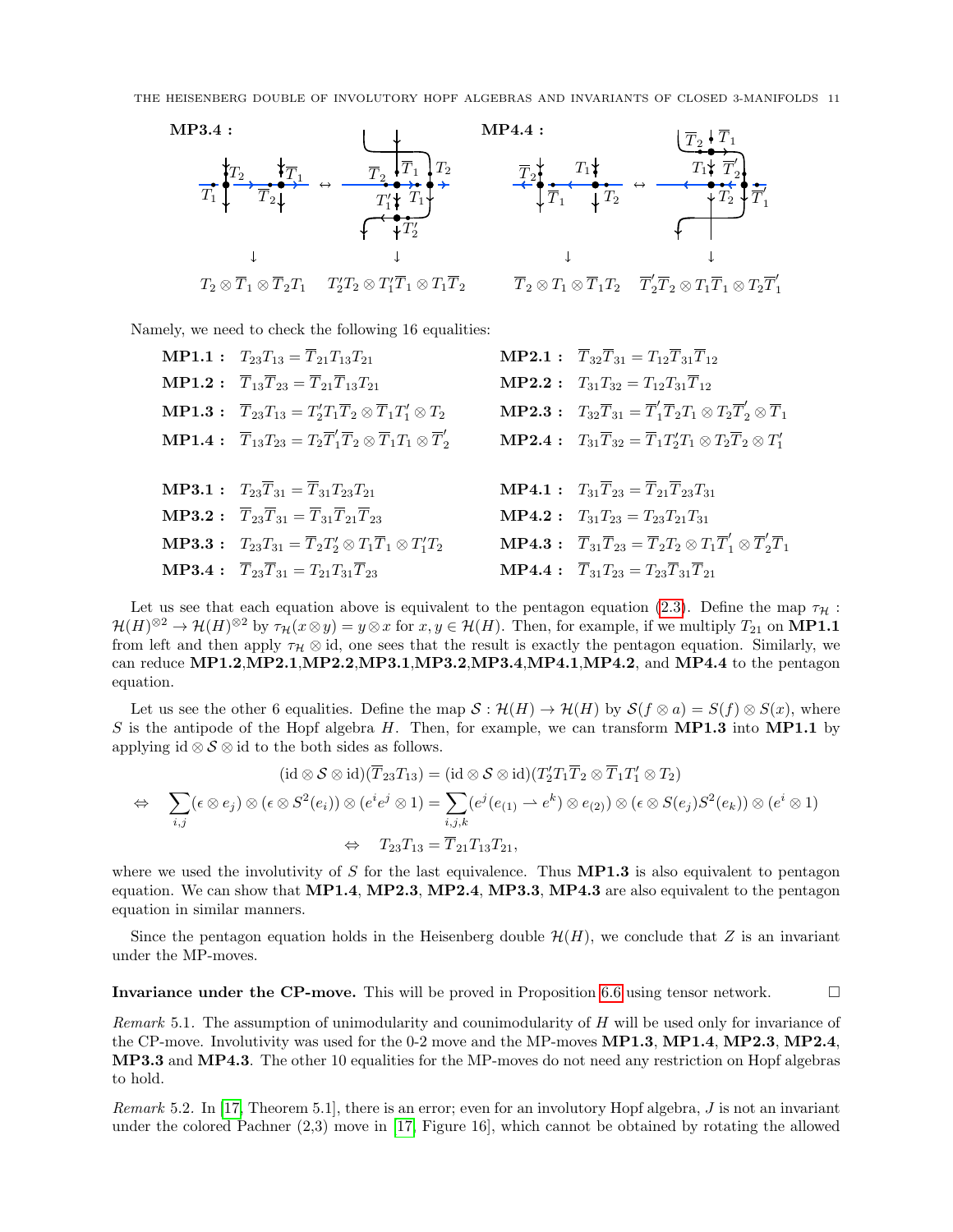one. This excluded move corresponds to the MP-moves with some strands reversed, which are not actually the MP-moves.

### 6. Tensor network approach

<span id="page-11-0"></span>In this section, we give a quick review of tensor networks which enable graphical calculus of tensors and linear maps. Then we reformulate the invariant using tensor networks, and prove the invariance under the CP-move.

<span id="page-11-1"></span>6.1. **Tensor network.** A tensor network over a vector space V is an oriented graph which represents a tensor labeled by the set of open edges, where each incoming (resp. outgoing) edge labels  $V^*$  (resp.  $V$ ). For example, the diagram in Figure [6.1](#page-11-2) presents an  $(m, n)$  tensor  $T \in (V^*)^{\otimes \mathbb{Z}} \otimes V^{\otimes \mathcal{O}} = \text{Hom}(V^{\otimes \mathbb{Z}}, V^{\otimes \mathcal{O}})$ , where  $\mathcal{I} = \{i_1, \ldots, i_m\}$  is the set of incoming edges and  $\mathcal{O} = \{o_1, \ldots, o_n\}$  is the set of outgoing edges.

<span id="page-11-2"></span>

#### FIGURE  $6.1$ .

One important feature of tensor networks, which makes this notion practical, is the contraction of tensors. Given two tensor networks  $T$  and  $S$ , one gets a new tensor network by connecting an outgoing edge  $o$  of  $T$ and an incoming edge i of S (see Figure [6.2\)](#page-11-3), which represents the tensor obtained from  $T \otimes S$  by contracting  $V_o$  and  $(V^*)_i$ .



<span id="page-11-3"></span>FIGURE 6.2.

For example, the left diagram in Figure [6.3](#page-11-4) represents the composition  $g \circ f$  of two maps  $f, g: V \to V$ and the right diagram represents the trace  $\sum_i f_i^i = \text{tr}(f) \in \mathbb{K}$  of a map  $f: V \to V$ .

$$
\longrightarrow f \longrightarrow g \longrightarrow \qquad \qquad \overbrace{\qquad \qquad }^{f} \overbrace{\qquad \qquad }
$$

<span id="page-11-4"></span>FIGURE  $6.3$ .

The axioms of Hopf algebras  $(H, M, 1, \Delta, \epsilon, S)$  are represented as follows;

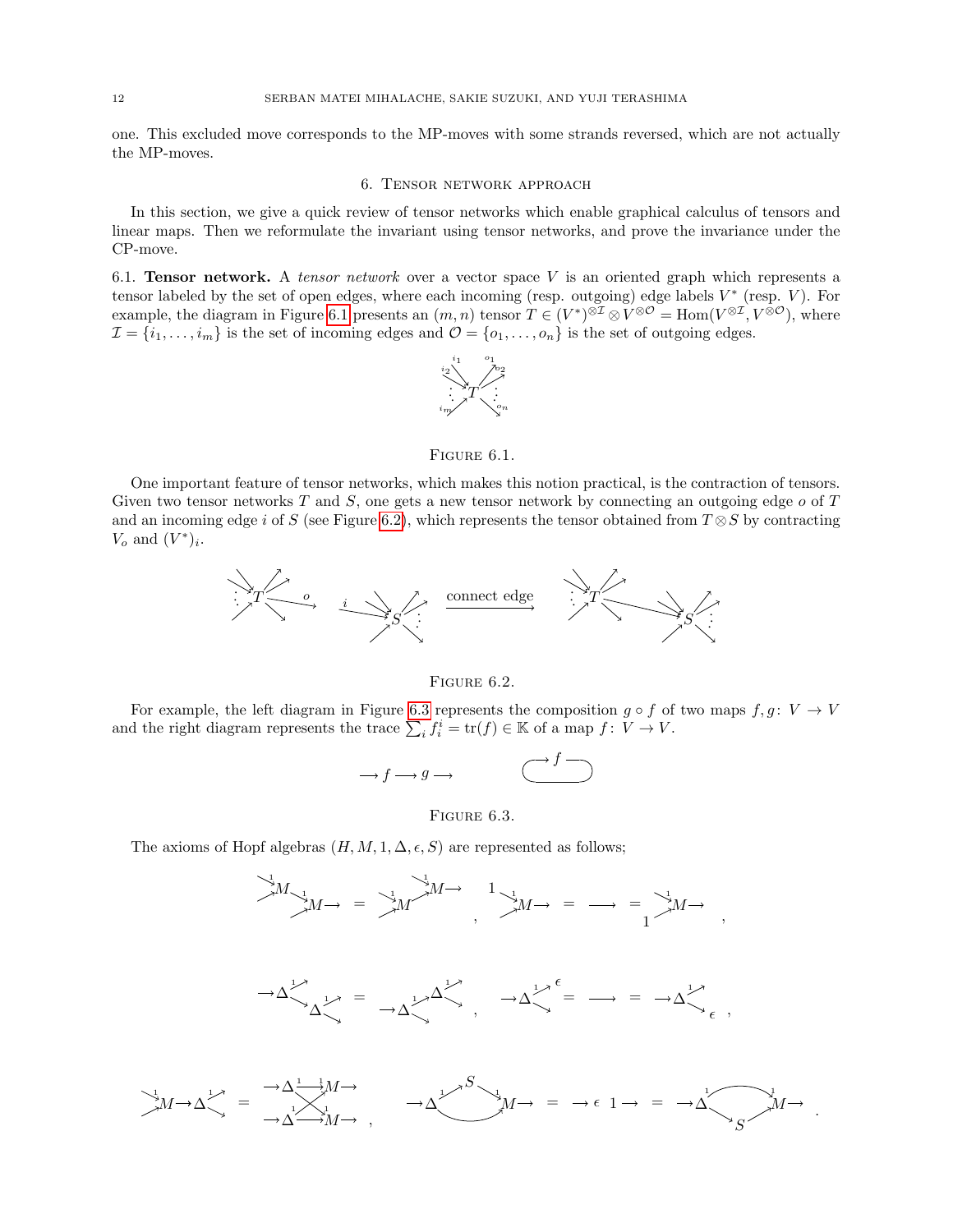Here, we assume that the incoming edges (resp. outgoing edges) are counted in counter-clockwise (resp. clockwise) order from the edge subscripted by 1, which labels  $V^{\otimes m}$  (resp.  $(V^*)^{\otimes m}$ ) in order from the left. In obvious cases, the subscript 1 will be omitted.

<span id="page-12-0"></span>6.2. Reformulation of invariant. We assume  $H = (H, M, 1, \Delta, \epsilon, S)$  to be a finite dimensional involutory unimodular counimodular Hopf algebra.

An *o-tangle* is an oriented virtual tangle diagram in  $[0, 1]^2$  such that each boundary point is on the bottom  $[0,1] \times \{0\}$  or on the top  $[0,1] \times \{1\}$ . For finite sequences  $\varepsilon, \varepsilon'$  of  $\pm$ , an  $(\varepsilon, \varepsilon')$  o-tangle is an o-tangle having boundary points on the bottom and top compatible to  $\varepsilon$  and  $\varepsilon'$ , respectively, where compatible means if an edge is oriented upwards (resp. downwards) then it is connected to  $+$  (resp.  $-$ ).

Let  $\mathcal{T}_o$  be the *category of o-tangles*, where objects are finite sequences of  $\pm$  including the empty sequence  $\emptyset$ , and morphisms  $\mathcal{T}_o(\varepsilon,\varepsilon')$  from  $\varepsilon$  to  $\varepsilon'$  are isotopy classes of  $(\varepsilon,\varepsilon')$  o-tangles. As usual,  $\mathcal{T}_o$  is a strict monoidal category with the unit object  $\emptyset$ , and the composition  $\Gamma' \circ \Gamma$  of  $(\varepsilon, \varepsilon')$  o-tangle  $\Gamma$  and  $(\varepsilon', \varepsilon'')$  o-tangle  $\Gamma'$  is obtained by connecting the  $\varepsilon'$  type boundary points on the top of  $\Gamma$  to these on the bottom of  $\Gamma'$ . We can construct a monoidal functor  $Z(*;H)$  from the category of o-tangle  $\mathcal{T}_o$  to the category of finite dimensional vector spaces  $Vect_{\mathbb{K}}$  as follows.

For the object + (resp. -), we set  $Z(+;H) := H^*$  (resp.  $Z(-;H) := H$ ). For a sequence  $\varepsilon = (\varepsilon_1, \ldots, \varepsilon_n)$ in  $\pm$ , let  $H^{\varepsilon}$  denote  $H^{\varepsilon_1} \otimes \cdots \otimes H^{\varepsilon_n}$  with  $H^+ = H^*$  and  $H^- = H$ . To a given  $(\varepsilon, \varepsilon')$  o-tangle  $\Gamma$ , we associate a tensor network over H, which represents a linear map; we replace each positive (resp. negative) crossing of Γ with the tensor network as the left (resp. right) picture below, and then we obtain  $Z(\Gamma; H) \in \text{Hom}(H^{\varepsilon}, H^{\varepsilon'})$ by connecting the boundary points of the above tensor networks following the strands of Γ. Note that the corresponding strands of  $Z(\Gamma; H)$  are oriented in the opposite direction to these of Γ, and the linear map  $Z(\Gamma; H)$  sends a tensor  $T \in H^{\varepsilon}$  to the tensor  $Z(\Gamma; H)(T)$  which is obtained by concatenating T to the bottom of  $Z(\Gamma; H)$ .



Note that a maximum point plays a role of evaluation map, and a minimum point plays a role of coevaluation map as below.

> $\wedge$  :  $H^* \otimes H \to \mathbb{K}$  : K →  $H \otimes H^*$  $f \otimes a \rightarrow f(a)$  $a \otimes f \to f(a)$  $\sum e^i\otimes e_i$  $1 \mapsto \sum e_i \otimes e^i$  $\cdot : H \otimes H^* \to \mathbb{K}$   $\cdot$   $\cdot$   $\mathbb{K} \to H^* \otimes H$

Since a closed normal o-graph  $\Gamma$  is an  $(\emptyset, \emptyset)$  o-tangle, it is sent to an endomorphism  $Z(\Gamma; H)$  of K, which is presented by a scalar in K. By abusing the notation we also denote the scalar by  $Z(\Gamma; H) \in \mathbb{K}$ .

**Example 6.1.** For a closed normal o-graph  $\Gamma$  for  $S^3$ , which is  $(\emptyset, \emptyset)$  o-tangle as the left picture below, the resulting tensor network  $Z(\Gamma; H)$  is the right picture below.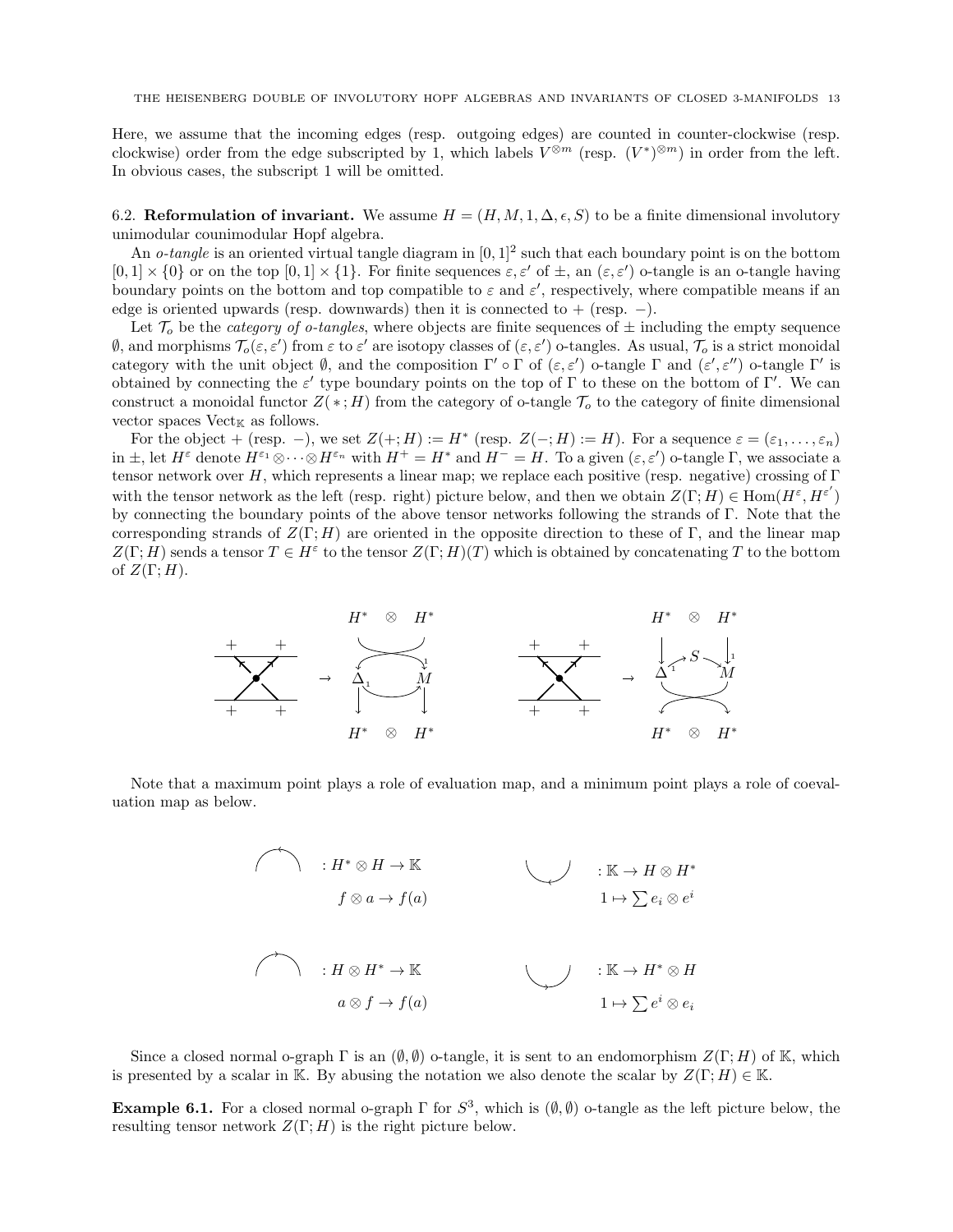

Thus we have  $Z(\Gamma; H) = \text{tr}(M \circ \tau \circ \Delta) \in \mathbb{K}$ , where  $\tau(x \otimes y) = y \otimes x$ .

Let  $\Gamma$  be a closed normal o-graph and  $Z(\Gamma;\mathcal{H}(H))$  the invariant defined in Section [4.](#page-6-0)

**Proposition 6.2.**  $Z(\Gamma; \mathcal{H}(H)) = Z(\Gamma; H)$ .

*Proof.* First, let us consider an oriented strand with a bead  $f \otimes a \in \mathcal{H}(H)$  as in the left picture below. We will think of this strand with a bead as the action of  $f \otimes a$  on the Fock space  $F(H^*)$ , which was given by  $\phi(f \otimes a): g \mapsto f(a \to g)$  for  $g \in H^*$ , where  $f(a \to g): x \mapsto f(x_{(1)})g(x_{(2)}a)$  for  $x \in H$ . Graphically this map  $\phi(f \otimes a) \in \text{Hom}(H^*, H^*)$  can be represented by the tensor network in the right picture below.



If there are multiple beads, we replace each bead with the above tensor network. Since each map is an action, the result is well-defined under the move of Figure [4.2.](#page-6-4)

Then, let us consider the oriented closed curve with a bead  $f \otimes a \in \mathcal{H}(H)$ . Recall that  $\chi_{Fock}(f \otimes a)$  is the trace of the linear map defined by the action of  $f \otimes a$ . As remarked in Section [6.1,](#page-11-1) in terms of tensor network, taking a trace is just connecting the incoming edge with the outgoing edge. Thus, we have the following.

$$
\chi_{Fock}(f \otimes a) = \begin{pmatrix} 1 & 1 \\ 0 & 1 \\ 0 & 1 \end{pmatrix} f
$$

Finally, let Γ be a closed normal o-graph. Replacing its vertices as in Figure [4.4](#page-7-2) and sliding beads, we get a single bead  $J_{\Gamma} \in \mathcal{H}(H)$ , and the invariant  $Z(\Gamma, \mathcal{H}(H))$  was defined as  $\chi_{Fock}(J_{\Gamma})$ . Here, before the sliding process, we replace each bead with a corresponding tensor network as above, and compare the result to  $Z(\Gamma; H)$ . Since the beads only appear at the vertices of Γ, we just need to look at the associated tensor network for these beads: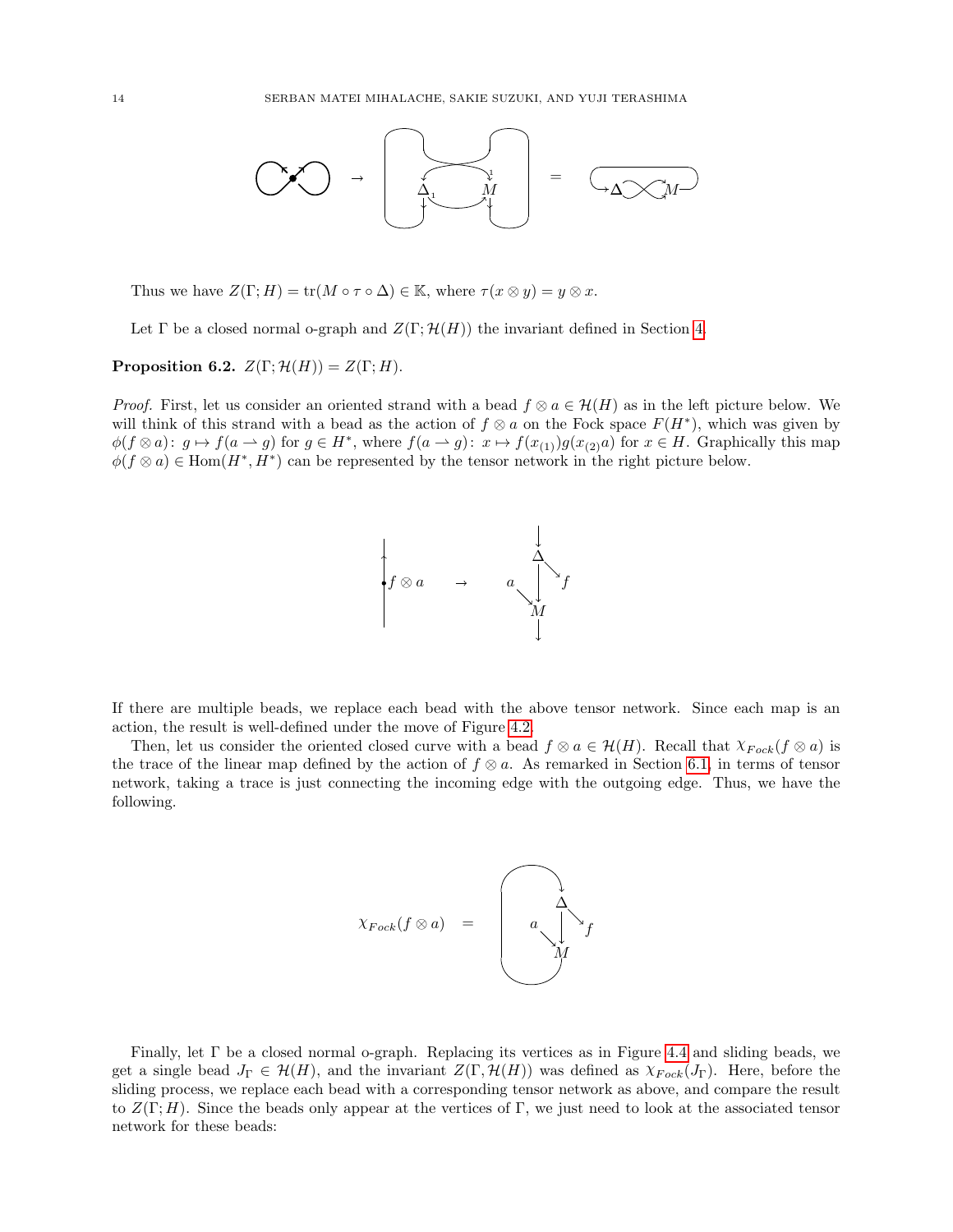

These are the same tensor networks associated with vertices in the definition of  $Z(\Gamma; H)$ . Thus we have the  $\Box$ assertion.

<span id="page-14-0"></span>6.3. Invariance under CP-move. We prove the invariance of  $Z(\Gamma; H)$  under the CP-move. Recall from Section [2](#page-1-0) for the definition of integrals. Let  $e_R \in H$  and  $\mu_L \in H^*$  be a left cointegral and a left integral satisfying  $\mu_L(e_L) = 1$ . In terms of tensor networks, we have



<span id="page-14-1"></span>Lemma 6.3. The following equality holds in any Hopf algebra.



*Proof.* See [\[13\]](#page-19-15), Lemma 3.3.  $\Box$ 

Set  $e_R := S(e_L)$ . Since S is an anti-algebra map,  $e_R$  is a (non-zero) right cointegral.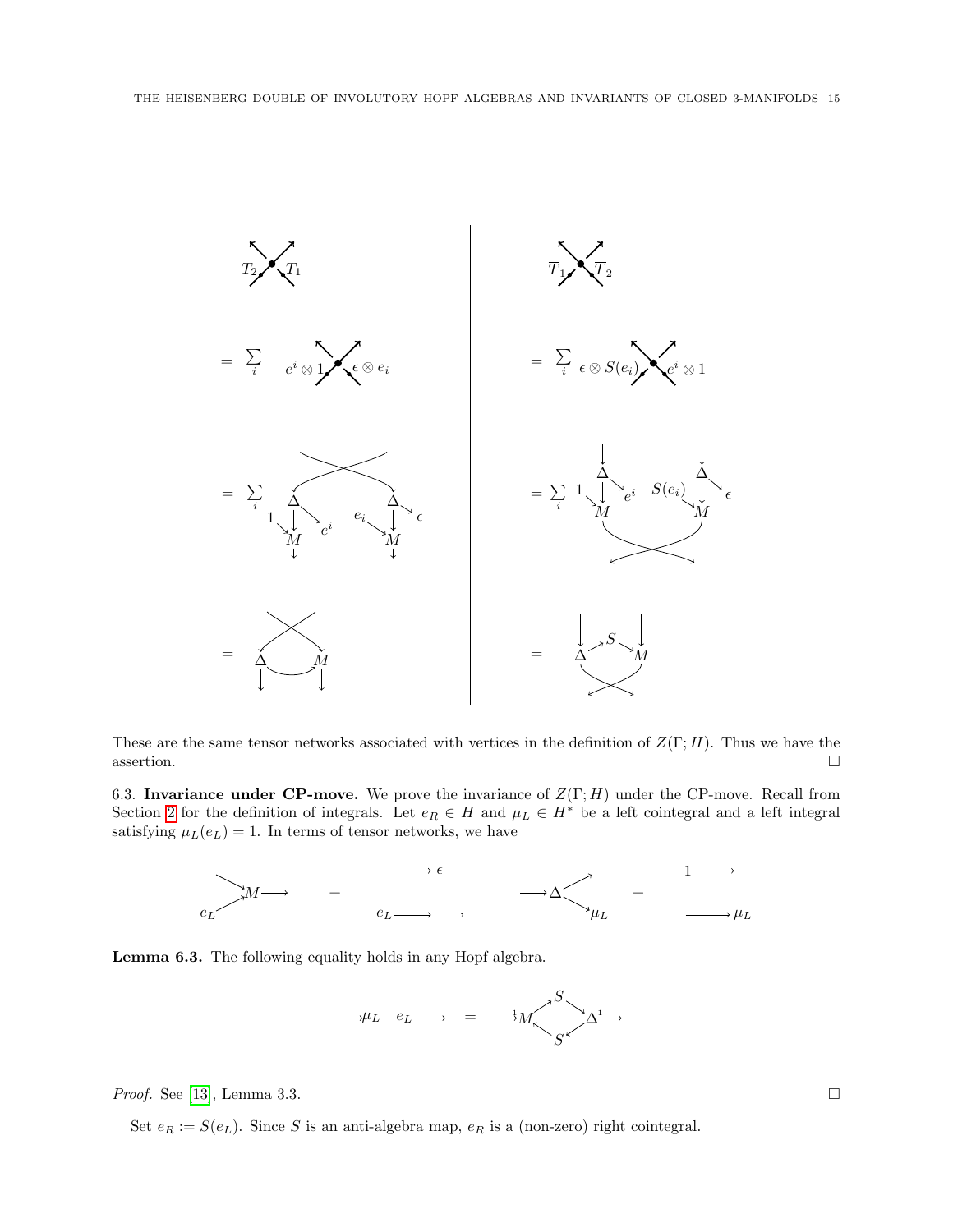<span id="page-15-2"></span>Lemma 6.4. For a finite dimensional involutory counimodular Hopf algebra, we have

$$
\Delta^{\mathrm{op}}(e_R) = \Delta(e_R),
$$

where  $\Delta^{\text{op}}(x) := x_{(2)} \otimes x_{(1)}$ .

*Proof.* See [\[16\]](#page-19-11), Theorem 10.5.4.

<span id="page-15-1"></span>**Lemma 6.5.** Let  $H$  be an involutory Hopf algebra. We have the following.

 $Z(*;H)$ 



 $\Delta$  M



<span id="page-15-0"></span>

Proof. First, we evaluate the left hand side of the CP-move. Using Lemma [6.5,](#page-15-1) the twists in the closed normal o-graph can be replaced by integrals, and thus we have



Next, we evaluate a part of the right hand side of the CP-move.





 $\stackrel{\rightarrow}{\longrightarrow} M$   $\stackrel{\sim}{\longrightarrow} \Delta^{op} \stackrel{1}{\longrightarrow}$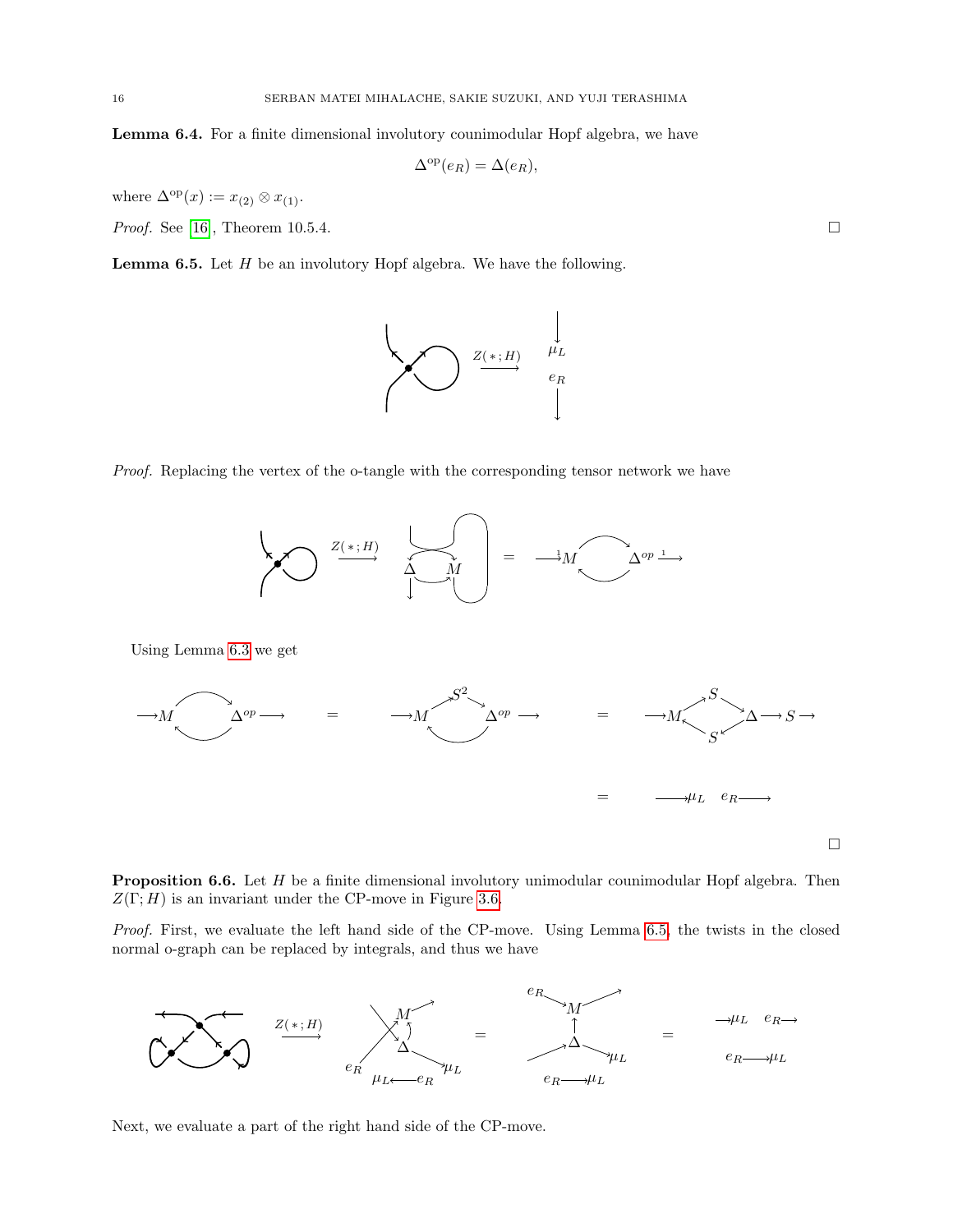

We used the definition of left integral  $\mu_L$  for the equality above. From Lemma [6.4,](#page-15-2)  $e_R$  is cyclic. Thus,



The second equality follows from coassociativity of the comultiplication, and the last equality follows from the property of the antipode. Thus right hand side of the CP-move becomes



Finally we need only to show that the following equality holds for involutory unimodular counimodular Hopf algebra.



Since H is unimodular,  $e_R = ke_L$  for some non-zero  $k \in \mathbb{K}$ . Since  $\mu_L(e_L)$  is 1,  $\mu_L(e_R) = k$  and the left hand side of the above tensor network is the same as right hand side times  $k^2$ . Applying  $S^2$  to  $e_L$  and using the fact that S is involutive, we see that  $k^2 = 1$ , and the above equality follows.

# 7. Properties

<span id="page-16-0"></span>We continue to assume that  $H$  is a finite dimensional involutory unimodular counimodular Hopf algebra over K. For a closed oriented 3-manifold M and a closed normal o-graph Γ representing M, set  $Z(M; H) :=$  $Z(\Gamma;H)$ .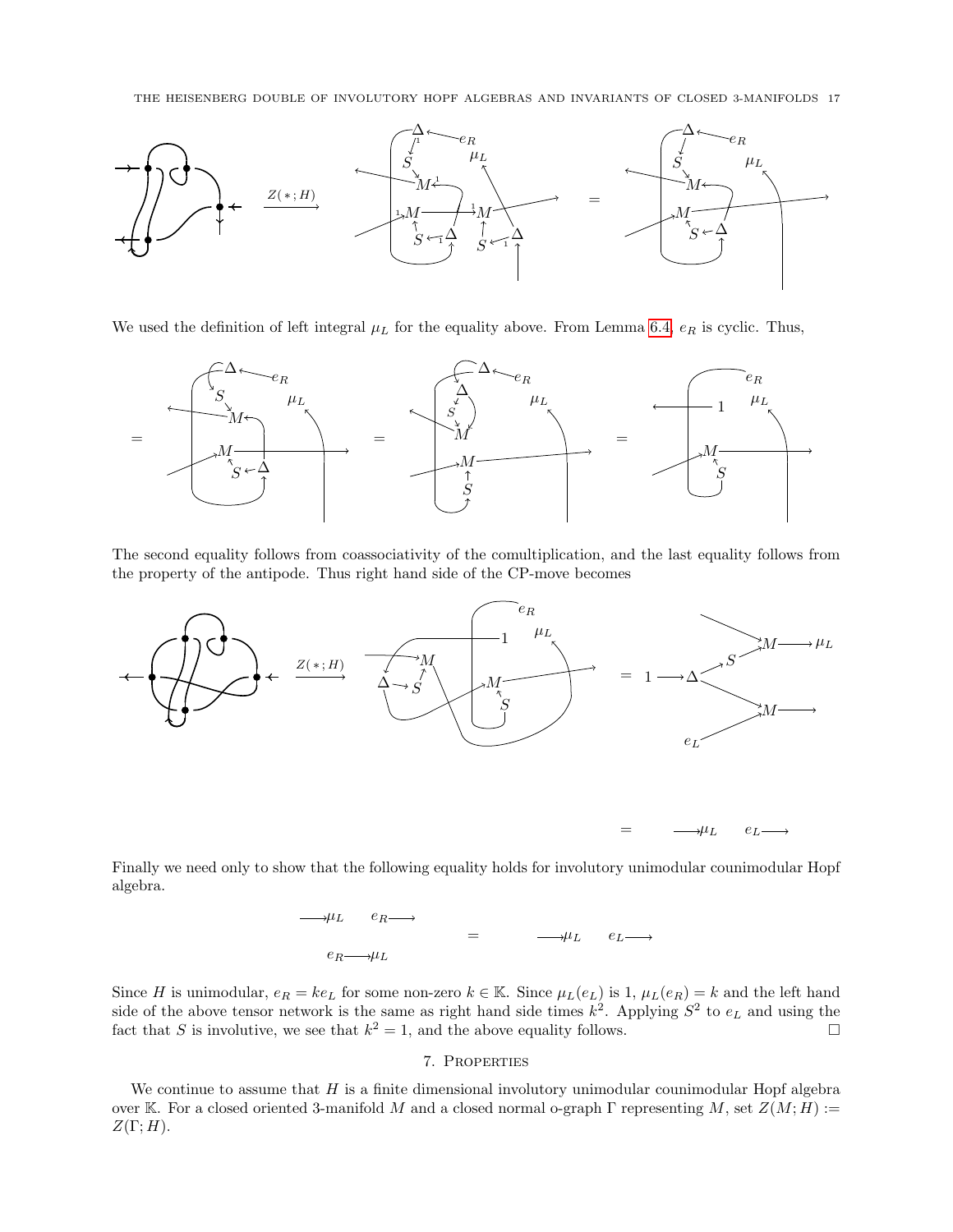<span id="page-17-0"></span>7.1. Connected sum formula. For closed oriented 3-manifolds  $M, N$ , let  $M \# N$  be the connected sum of them.

Proposition 7.1.  $Z(M \# N; H) = Z(M; H)Z(N; H)$ .

*Proof.* Let  $\Gamma_M$  and  $\Gamma_N$  be closed normal o-graphs representing M and N respectively. Let  $\Gamma_M \# \Gamma_N$  be the connected sum of closed normal o-graphs defined in Figure [7.1.](#page-17-2)



<span id="page-17-2"></span>FIGURE 7.1.

In [\[9\]](#page-19-16), Y. Koda showed that for two closed normal o-graphs  $\Gamma_M$  and  $\Gamma_N$ , the 3-manifold represented by  $\Gamma_M \# \Gamma_N$  is  $M \# N$ . We show the assertion by comparing the tensor networks for the closed normal o-graphs in the left and right hand sides of the Figure [7.1.](#page-17-2) Note that



Thus we have



which implies the assertion.  $\Box$ 

<span id="page-17-1"></span>7.2. Group algebra. We show that the invariant  $Z(M; \mathbb{C}[G])$  with the group algebra  $\mathbb{C}[G]$  of a finite group G counts the number  $|Hom(\pi_1M, G)|$  of group homomorphisms from the fundamental group  $\pi_1M$  of M to G. The proof essentially follows the line of [KR].

The algebra  $\mathbb{C}[G]$  has a canonical basis given by  $\{g\}_{g\in G}$  and the Hopf algebra structure given by  $\Delta(g)$  =  $g \otimes g$ ,  $\epsilon(g) = 1$ , and  $S(g) = g^{-1}$ . Note that  $\mathbb{C}[G]$  is involutory and also unimodular and counimodular. The dual group algebra  $\mathbb{C}(G) := \mathbb{C}[G]^*$  has the dual basis  $\{\delta_g\}_{g \in G}$ , and the dual Hopf algebra structure is given as follows.

$$
\delta_g \cdot \delta_h = \delta_{g,h} \delta_g \qquad 1_{\mathbb{C}(G)} = \sum_{g \in G} \delta_g
$$

$$
\Delta(\delta_g) = \sum_{hk=g} \delta_h \otimes \delta_k \qquad \epsilon(\delta_g) = \delta_g(e)
$$

$$
S(\delta_g) = \delta_{g^{-1}}
$$

where  $\delta_{g,h} \in \{0,1\}$  is 1 if  $g = h$  and 0 otherwise, and e is the unit of G. The left action of  $x \in G \subset \mathbb{C}[G]$  on  $\delta_g \in \mathbb{C}(G)$  is given by

$$
x \rightharpoonup \delta_g = \delta_{gx^{-1}}.
$$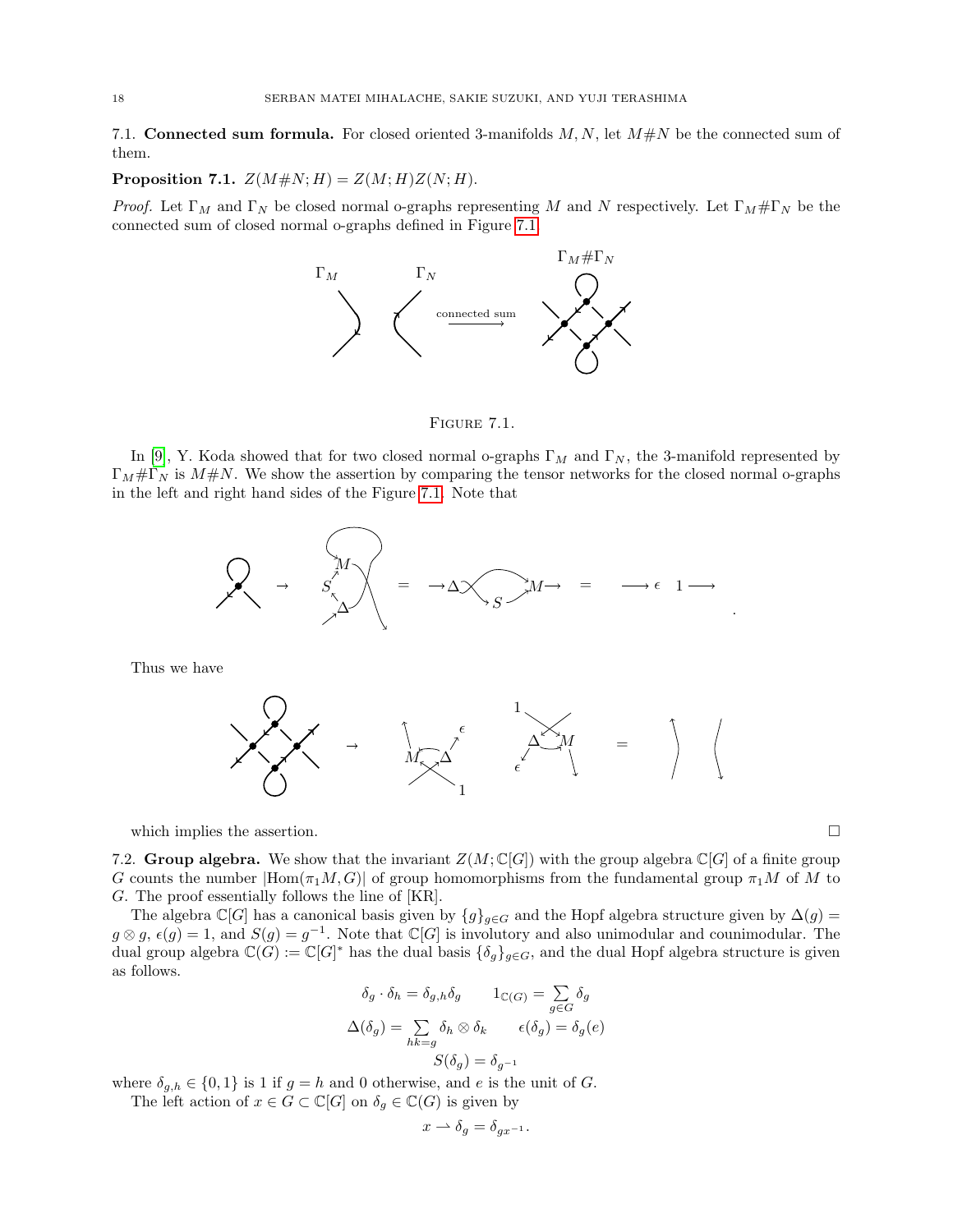**Proposition 7.2.** For a closed oriented 3-manifold M and a finite group G, we have  $Z(M; \mathbb{C}[G]) =$  $|Hom(\pi_1M, G)|.$ 

*Proof.* Let  $\Gamma$  be a closed normal o-graph representing M. In [\[9,](#page-19-16) [11\]](#page-19-17), Y. Koda gave an explicit formula for the fundamental group  $\pi_1M$  in terms of closed normal o-graph Γ. Let E be the set of all edges of Γ. We consider the group generated by E and consider the relation set R consisting of  $g = l$ ,  $hg = k$  for the edges  $g, l, h, k$  around each vertex as below. Then the resulting group  $\langle E | R \rangle$  is isomorphic to the fundamental group  $\pi_1M$  of M, and the number  $|\text{Hom}(\pi_1M, G)|$  is equal to the number of edge colorings c:  $E \to G$  such that  $c(R)$  holds in  $G$ .



We show that the invariant  $Z(M; \mathbb{C}[G])$  indeed counts such edge colorings. As we explained in Section [6.2,](#page-12-0) each vertex of closed normal o-graph can be treated as a linear map between  $\mathbb{C}(G)^{\otimes 2}$ :

$$
\begin{array}{ll}\n\ddots & \mathbb{C}(G) \otimes \mathbb{C}(G) \to \mathbb{C}(G) \otimes \mathbb{C}(G), \quad \delta_g \otimes \delta_h \mapsto T_1 \triangleright \delta_h \otimes T_2 \triangleright \delta_g \\
\ddots & \vdots \\
\mathbb{C}(G) \otimes \mathbb{C}(G) \to \mathbb{C}(G) \otimes \mathbb{C}(G), \quad \delta_h \otimes \delta_g \mapsto \overline{T}_2 \triangleright \delta_g \otimes \overline{T}_1 \triangleright \delta_h\n\end{array}
$$

Here we have,

$$
T_1 \triangleright \delta_h \otimes T_2 \triangleright \delta_g = \sum_{x \in G} (\epsilon \otimes x) \triangleright \delta_h \otimes (\delta_x \otimes e) \triangleright \delta_g
$$

$$
= \sum_{x \in G} x \to \delta_h \otimes \delta_x \cdot \delta_g
$$

$$
= \sum_{x \in G} \delta_{hx^{-1}} \otimes \delta_{x,g} \delta_g
$$

$$
= \delta_{hg^{-1}} \otimes \delta_g
$$

and

$$
\overline{T}_2 \triangleright \delta_g \otimes \overline{T}_1 \triangleright \delta_h = \sum_{x \in G} (\delta_x \otimes e) \triangleright \delta_g \otimes (\epsilon \otimes x^{-1}) \triangleright \delta_h
$$

$$
= \sum_{x \in G} \delta_x \cdot \delta_g \otimes x^{-1} \to \delta_h
$$

$$
= \sum_{x \in G} \delta_{x,g} \delta_g \otimes \delta_{hx}
$$

$$
= \delta_g \otimes \delta_{hg}.
$$

We draw these maps as follows.